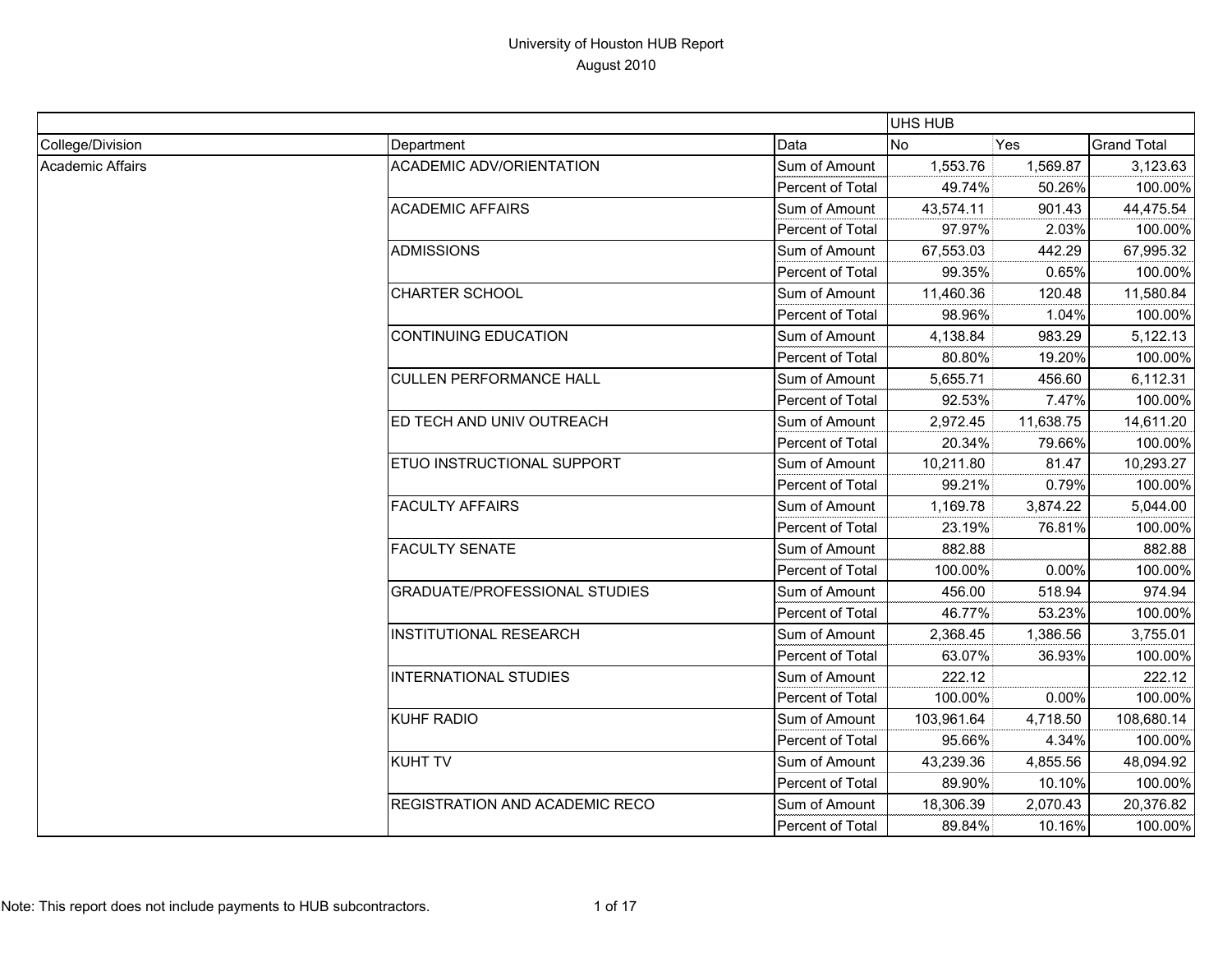|                                   |                                      |                  | UHS HUB      |              |                    |
|-----------------------------------|--------------------------------------|------------------|--------------|--------------|--------------------|
| College/Division                  | Department                           | Data             | <b>No</b>    | Yes          | <b>Grand Total</b> |
| Academic Affairs                  | SCHOLARSHIPS AND FINANCIAL AID       | Sum of Amount    | 20,483.01    | 908.47       | 21,391.48          |
|                                   |                                      | Percent of Total | 95.75%       | 4.25%        | 100.00%            |
|                                   | UH WELCOME CENTER                    | Sum of Amount    | 20,383.82    |              | 20,383.82          |
|                                   |                                      | Percent of Total | 100.00%      | 0.00%        | 100.00%            |
|                                   | UNDERGRADUATE STUDIES                | Sum of Amount    | 6,495.17     |              | 6,495.17           |
|                                   |                                      | Percent of Total | 100.00%      | 0.00%        | 100.00%            |
| Academic Affairs Sum of Amount    |                                      |                  | 365,088.68   | 34,526.86    | 399,615.54         |
| Academic Affairs Percent of Total |                                      |                  | 91.36%       | 8.64%        | 100.00%            |
| Administration and Finance        | <b>ADMINISTRATION &amp; FINANCE</b>  | Sum of Amount    | 7,303.29     | 765.32       | 8,068.61           |
|                                   |                                      | Percent of Total | 90.51%       | 9.49%        | 100.00%            |
|                                   | <b>AUXILIARY SERVICES OPERATIONS</b> | Sum of Amount    | 6,849.55     | 8,452.51     | 15,302.06          |
|                                   |                                      | Percent of Total | 44.76%       | 55.24%       | 100.00%            |
|                                   | <b>BUDGET</b>                        | Sum of Amount    | 3,675.13     | 32.04        | 3,707.17           |
|                                   |                                      | Percent of Total | 99.14%       | 0.86%        | 100.00%            |
|                                   | <b>BUSINESS SERVICES</b>             | Sum of Amount    | 1,346.13     |              | 1,346.13           |
|                                   |                                      | Percent of Total | 100.00%      | 0.00%        | 100.00%            |
|                                   | <b>BUSINESS SERVICES OPERATIONS</b>  | Sum of Amount    | 2,407.83     | 77.39        | 2,485.22           |
|                                   |                                      | Percent of Total | 96.89%       | 3.11%        | 100.00%            |
|                                   | <b>ENTERPRISE SYSTEMS</b>            | Sum of Amount    | 408,626.07   | 563,709.28   | 972,335.35         |
|                                   |                                      | Percent of Total | 42.03%       | 57.97%       | 100.00%            |
|                                   | ENVIRONMENTAL HEALTH RISK MGMT       | Sum of Amount    | 12,033.86    | 369.97       | 12,403.83          |
|                                   |                                      | Percent of Total | 97.02%       | 2.98%        | 100.00%            |
|                                   | <b>FACILITIES</b>                    | Sum of Amount    | 858.00       |              | 858.00             |
|                                   |                                      | Percent of Total | 100.00%      | 0.00%        | 100.00%            |
|                                   | <b>FACILITIES &amp; PLANNING</b>     | Sum of Amount    | 9,791,205.99 | 1,191,653.24 | 10,982,859.23      |
|                                   |                                      | Percent of Total | 89.15%       | 10.85%       | 100.00%            |
|                                   | FACILITIES MAINTENANCE ADMIN         | Sum of Amount    | 439.98       | 1,480.48     | 1,920.46           |
|                                   |                                      | Percent of Total | 22.91%       | 77.09%       | 100.00%            |
|                                   | <b>FINANCE</b>                       | Sum of Amount    | 4,785.25     | 1,300.20     | 6,085.45           |
|                                   |                                      | Percent of Total | 78.63%       | 21.37%       | 100.00%            |
|                                   | <b>FINANCE &amp; OPERATIONS</b>      | Sum of Amount    | 584.75       | 175.84       | 760.59             |
|                                   |                                      | Percent of Total | 76.88%       | 23.12%       | 100.00%            |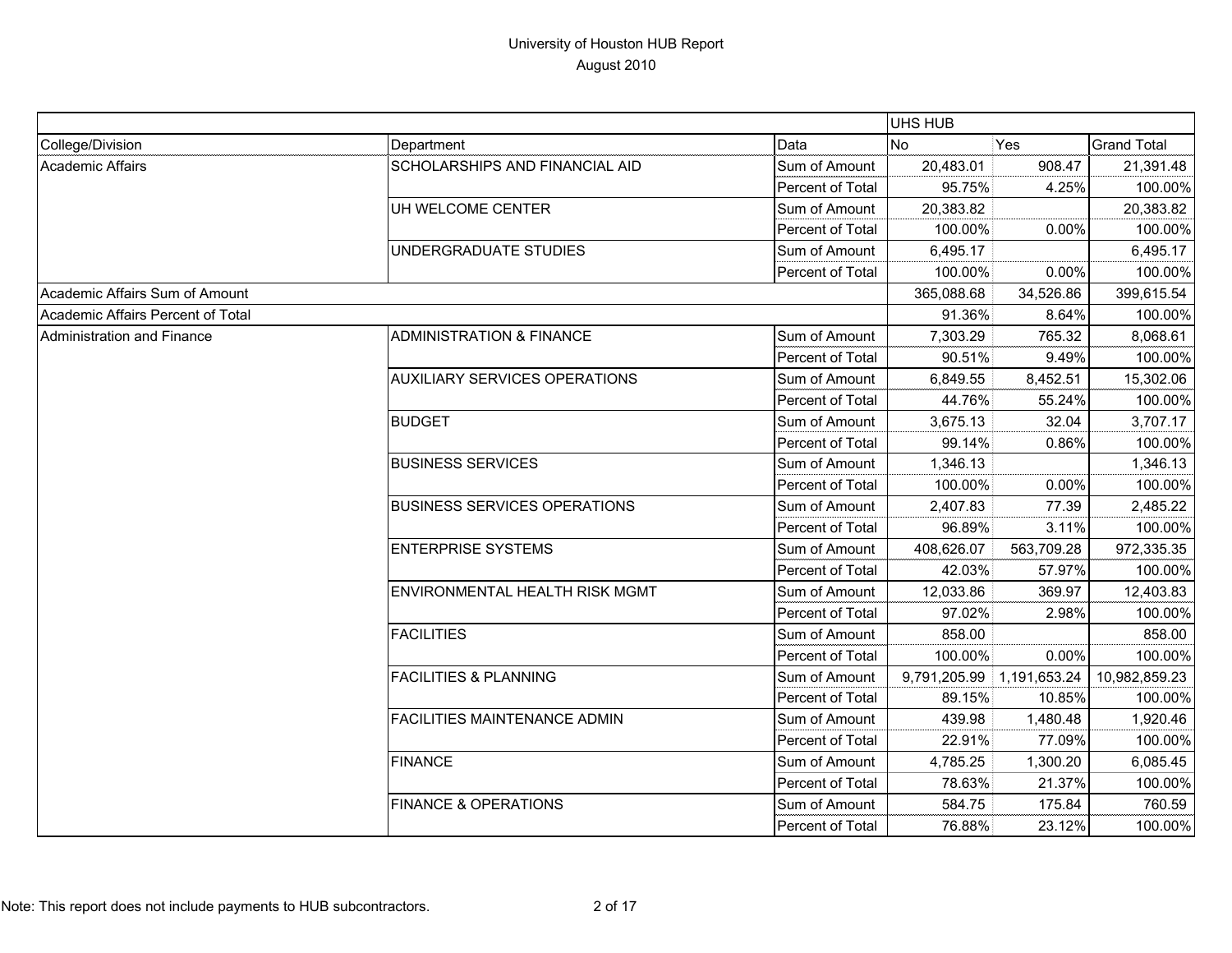|                            |                                         |                  | UHS HUB    |           |                    |
|----------------------------|-----------------------------------------|------------------|------------|-----------|--------------------|
| College/Division           | Department                              | Data             | <b>No</b>  | Yes       | <b>Grand Total</b> |
| Administration and Finance | HIGH PERFORMANCE COMPUTING AND NETWORKS | Sum of Amount    | 63,855.56  | 29,000.00 | 92,855.56          |
|                            |                                         | Percent of Total | 68.77%     | 31.23%    | 100.00%            |
|                            | <b>HUMAN RESOURCES</b>                  | Sum of Amount    | 3,333.61   | 4,870.00  | 8,203.61           |
|                            |                                         | Percent of Total | 40.64%     | 59.36%    | 100.00%            |
|                            | <b>INFORMATION TECHNOLOGY</b>           | Sum of Amount    | 5,894.23   | 7,300.42  | 13,194.65          |
|                            |                                         | Percent of Total | 44.67%     | 55.33%    | 100.00%            |
|                            | INST - ADMINISTRATION & FINANCE         | Sum of Amount    | 2,800.00   |           | 2,800.00           |
|                            |                                         | Percent of Total | 100.00%    | 0.00%     | 100.00%            |
|                            | <b>INST - BUSINESS SERVICES</b>         | Sum of Amount    | 77,178.00  |           | 77,178.00          |
|                            |                                         | Percent of Total | 100.00%    | 0.00%     | 100.00%            |
|                            | <b>INST - FINANCE</b>                   | Sum of Amount    | 11,000.00  |           | 11,000.00          |
|                            |                                         | Percent of Total | 100.00%    | 0.00%     | 100.00%            |
|                            | <b>IT SECURITY</b>                      | Sum of Amount    | 10,508.98  | 11,680.69 | 22,189.67          |
|                            |                                         | Percent of Total | 47.36%     | 52.64%    | 100.00%            |
|                            | ONE CARD PROGRAM                        | Sum of Amount    | 9,701.91   | 528.55    | 10,230.46          |
|                            |                                         | Percent of Total | 94.83%     | 5.17%     | 100.00%            |
|                            | PARKING & TRANSPORTATION OPERATIONS     | Sum of Amount    | 145,019.69 | 1,270.79  | 146,290.48         |
|                            |                                         | Percent of Total | 99.13%     | 0.87%     | 100.00%            |
|                            | PHY PLANT-ADMINISTRATION                | Sum of Amount    | 117,712.47 | 44,198.75 | 161,911.22         |
|                            |                                         | Percent of Total | 72.70%     | 27.30%    | 100.00%            |
|                            | PHY PLANT-AUTOMOTIVE                    | Sum of Amount    | 10,229.79  | 1,574.61  | 11,804.40          |
|                            |                                         | Percent of Total | 86.66%     | 13.34%    | 100.00%            |
|                            | <b>PHY PLANT-BLDG MAINT</b>             | Sum of Amount    | 24,532.00  | 11,774.43 | 36,306.43          |
|                            |                                         | Percent of Total | 67.57%     | 32.43%    | 100.00%            |
|                            | PHY PLANT-CUSTODIAL SVCS                | Sum of Amount    | 787.92     | 3,615.00  | 4,402.92           |
|                            |                                         | Percent of Total | 17.90%     | 82.10%    | 100.00%            |
|                            | PHY PLANT-GROUNDS MAINT                 | Sum of Amount    | 18,409.05  |           | 18,409.05          |
|                            |                                         | Percent of Total | 100.00%    | 0.00%     | 100.00%            |
|                            | PHY PLANT-SOLID WASTE                   | Sum of Amount    | 9,413.85   |           | 9,413.85           |
|                            |                                         | Percent of Total | 100.00%    | 0.00%     | 100.00%            |
|                            | <b>PHY PLANT-UTILITIES</b>              | Sum of Amount    | 126,817.87 | 15,663.04 | 142,480.91         |
|                            |                                         | Percent of Total | 89.01%     | 10.99%    | 100.00%            |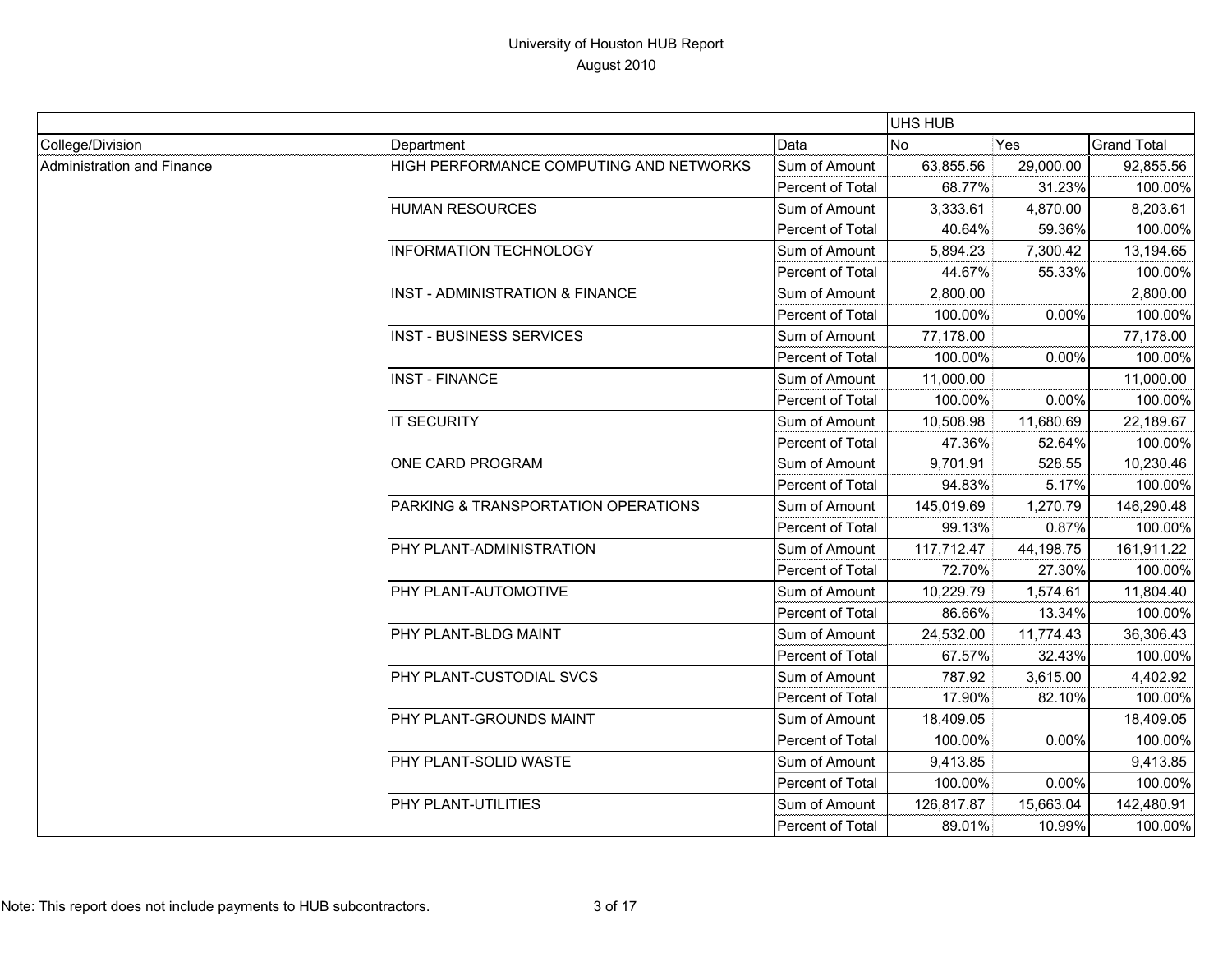|                                             |                                      |                            | UHS HUB    |               |                    |
|---------------------------------------------|--------------------------------------|----------------------------|------------|---------------|--------------------|
| College/Division                            | Department                           | Data                       | <b>No</b>  | Yes           | <b>Grand Total</b> |
| Administration and Finance                  | <b>POLICE</b>                        | Sum of Amount              | 113,940.94 | 43,249.89     | 157,190.83         |
|                                             |                                      | Percent of Total           | 72.49%     | 27.51%        | 100.00%            |
|                                             | POSTAL SERVICES OPERATIONS           | Sum of Amount              | 18,599.46  | 1,298.51      | 19,897.97          |
|                                             |                                      | Percent of Total           | 93.47%     | 6.53%         | 100.00%            |
|                                             | PRINTING OPERATIONS                  | Sum of Amount              | 6,241.28   | 189.54        | 6,430.82           |
|                                             |                                      | Percent of Total           | 97.05%     | 2.95%         | 100.00%            |
|                                             | STUDENT FINANCIAL SERVICES           | Sum of Amount              | 15,503.51  | 17,741.85     | 33,245.36          |
|                                             |                                      | Percent of Total           | 46.63%     | 53.37%        | 100.00%            |
|                                             | TECHNOLOGY SUPPORT SERVICES          | Sum of Amount              | 147,561.59 | 269,459.67    | 417,021.26         |
|                                             |                                      | Percent of Total           | 35.38%     | 64.62%        | 100.00%            |
|                                             | UNIV PROPERTY SERVICES OPERATIONS    | Sum of Amount              | 137,577.00 |               | 137,577.00         |
|                                             |                                      | Percent of Total           | 100.00%    | 0.00%         | 100.00%            |
| Administration and Finance Sum of Amount    |                                      | 11,316,734.54 2,231,432.01 |            | 13,548,166.55 |                    |
| Administration and Finance Percent of Total |                                      |                            | 83.53%     | 16.47%        | 100.00%            |
| Architecture                                | DEAN, ARCHITECTURE                   | Sum of Amount              | 79,575.10  | 3,808.41      | 83,383.51          |
|                                             |                                      | Percent of Total           | 95.43%     | 4.57%         | 100.00%            |
| Architecture Sum of Amount                  |                                      |                            | 79,575.10  | 3,808.41      | 83,383.51          |
| Architecture Percent of Total               |                                      |                            | 95.43%     | 4.57%         | 100.00%            |
| Athletics                                   | <b>INTERCOLLEGIATE ATHLETICS</b>     | Sum of Amount              | 348,762.16 | 131,997.07    | 480,759.23         |
|                                             |                                      | Percent of Total           | 72.54%     | 27.46%        | 100.00%            |
| Athletics Sum of Amount                     |                                      |                            | 348,762.16 | 131,997.07    | 480,759.23         |
| Athletics Percent of Total                  |                                      |                            | 72.54%     | 27.46%        | 100.00%            |
| <b>Business Administration</b>              | ACCOUNTANCY AND TAXATION             | Sum of Amount              | 2,300.98   | 517.65        | 2,818.63           |
|                                             |                                      | Percent of Total           | 81.63%     | 18.37%        | 100.00%            |
|                                             | <b>BAUER CAREER SERVICES CTR</b>     | Sum of Amount              | 2,119.76   | 565.50        | 2,685.26           |
|                                             |                                      | Percent of Total           | 78.94%     | 21.06%        | 100.00%            |
|                                             | <b>BAUER CLASS GLOBALIZATION CRS</b> | Sum of Amount              | 4,834.50   |               | 4,834.50           |
|                                             |                                      | Percent of Total           | 100.00%    | 0.00%         | 100.00%            |
|                                             | <b>BAUER COMMUNICATIONS</b>          | Sum of Amount              | 13,060.70  | 858.99        | 13,919.69          |
|                                             |                                      | Percent of Total           | 93.83%     | 6.17%         | 100.00%            |
|                                             | <b>BAUER DIVISION OF TECHNOLOGY</b>  | Sum of Amount              | 3,457.59   | 406.44        | 3,864.03           |
|                                             |                                      | Percent of Total           | 89.48%     | 10.52%        | 100.00%            |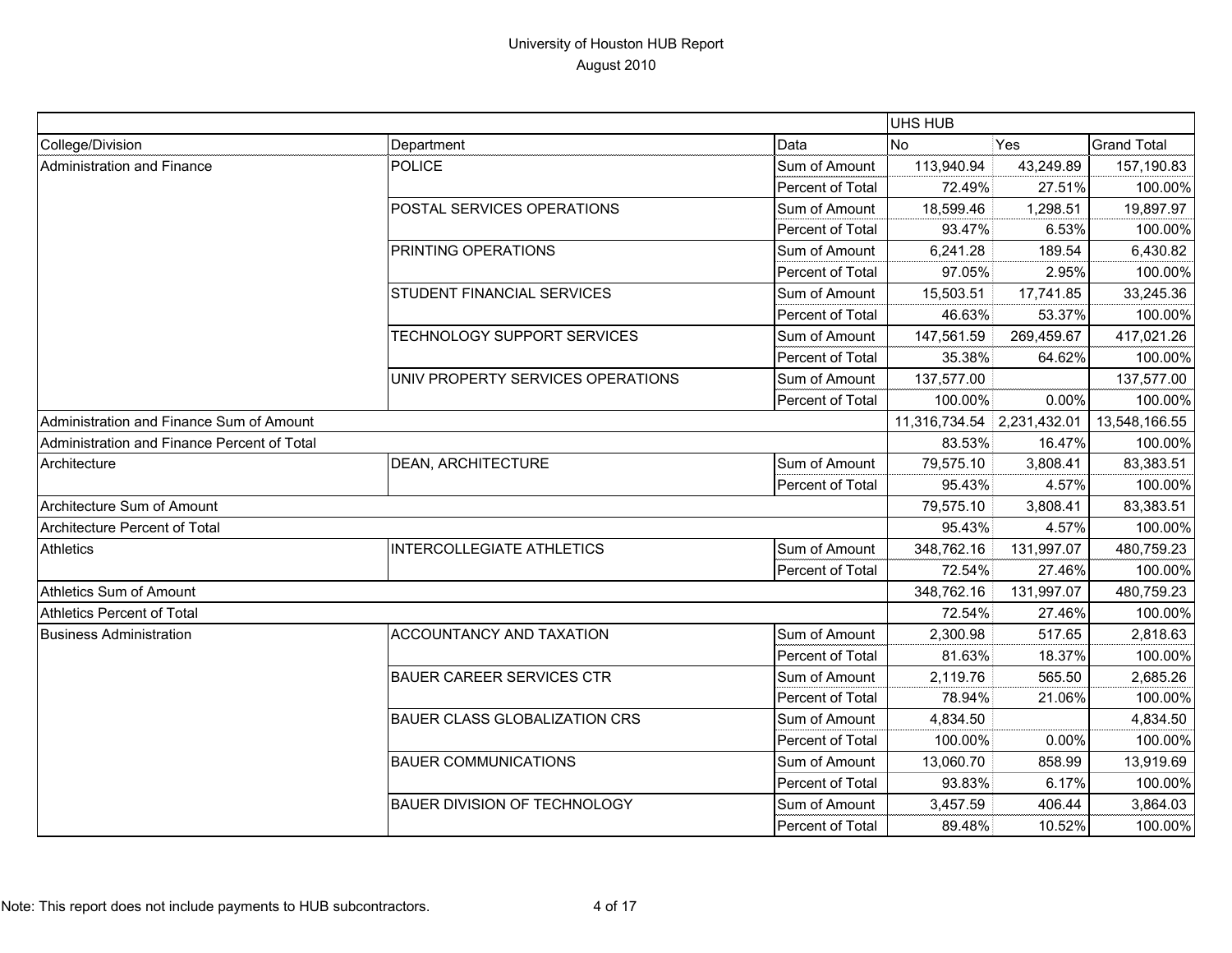|                                                 |                                       |                         | UHS HUB    |           |                    |
|-------------------------------------------------|---------------------------------------|-------------------------|------------|-----------|--------------------|
| College/Division                                | Department                            | Data                    | <b>No</b>  | Yes       | <b>Grand Total</b> |
| <b>Business Administration</b>                  | CTR FOR EXECUTIVE DEVELOPMENT         | Sum of Amount           | 609.41     |           | 609.41             |
|                                                 |                                       | <b>Percent of Total</b> | 100.00%    | $0.00\%$  | 100.00%            |
|                                                 | DEAN, BUSINESS ADMINISTRATION         | Sum of Amount           | 55,929.87  | 3,804.75  | 59,734.62          |
|                                                 |                                       | Percent of Total        | 93.63%     | 6.37%     | 100.00%            |
|                                                 | DECISION AND INFORMATION SCIEN        | Sum of Amount           | 1,384.69   | 55.99     | 1,440.68           |
|                                                 |                                       | Percent of Total        | 96.11%     | 3.89%     | 100.00%            |
|                                                 | <b>EXECUTIVE DEGREE PROGRAMS</b>      | Sum of Amount           | 10,672.19  | 8,498.81  | 19,171.00          |
|                                                 |                                       | Percent of Total        | 55.67%     | 44.33%    | 100.00%            |
|                                                 | <b>FINANCE-BUS ADMIN</b>              | Sum of Amount           | 8,916.81   | 514.43    | 9,431.24           |
|                                                 |                                       | Percent of Total        | 94.55%     | 5.45%     | 100.00%            |
|                                                 | <b>MANAGEMENT</b>                     | Sum of Amount           | 2,113.30   | 1,174.60  | 3,287.90           |
|                                                 |                                       | Percent of Total        | 64.28%     | 35.72%    | 100.00%            |
|                                                 | <b>MARKETING-BUS ADMIN</b>            | Sum of Amount           | 1,117.07   | 415.45    | 1,532.52           |
|                                                 |                                       | Percent of Total        | 72.89%     | 27.11%    | 100.00%            |
|                                                 | <b>MBA STUDENT SERVICES CENTER</b>    | Sum of Amount           | 1,125.40   | 97.46     | 1,222.86           |
|                                                 |                                       | Percent of Total        | 92.03%     | 7.97%     | 100.00%            |
|                                                 | <b>SALES EXCELLENCE INSTITUTE</b>     | Sum of Amount           | 1,288.00   | 752.59    | 2,040.59           |
|                                                 |                                       | Percent of Total        | 63.12%     | 36.88%    | 100.00%            |
|                                                 | <b>SMALL BUSINESS DEV CENTER</b>      | Sum of Amount           | 31,034.65  | 36,033.19 | 67,067.84          |
|                                                 |                                       | Percent of Total        | 46.27%     | 53.73%    | 100.00%            |
|                                                 | UNDERGRAD BUSINESS PROG               | Sum of Amount           | 10,970.98  | 568.70    | 11,539.68          |
|                                                 |                                       | Percent of Total        | 95.07%     | 4.93%     | 100.00%            |
|                                                 | <b>WOLFF CTR FOR ENTREPRENEURSHIP</b> | Sum of Amount           | 6,038.74   | 524.03    | 6,562.77           |
|                                                 |                                       | <b>Percent of Total</b> | 92.02%     | 7.98%     | 100.00%            |
| <b>Business Administration Sum of Amount</b>    |                                       |                         | 156,974.64 | 54,788.58 | 211,763.22         |
| <b>Business Administration Percent of Total</b> |                                       |                         | 74.13%     | 25.87%    | 100.00%            |
| Chancellor/President                            | <b>AFFIRMATIVE ACTION</b>             | Sum of Amount           | 67.01      | 446.50    | 513.51             |
|                                                 |                                       | <b>Percent of Total</b> | 13.05%     | 86.95%    | 100.00%            |
|                                                 | <b>PRESIDENT</b>                      | Sum of Amount           | 789.56     | 649.76    | 1,439.32           |
|                                                 |                                       | Percent of Total        | 54.86%     | 45.14%    | 100.00%            |
|                                                 | <b>STAFF COUNCIL</b>                  | Sum of Amount           | 123.25     |           | 123.25             |
|                                                 |                                       | Percent of Total        | 100.00%    | 0.00%     | 100.00%            |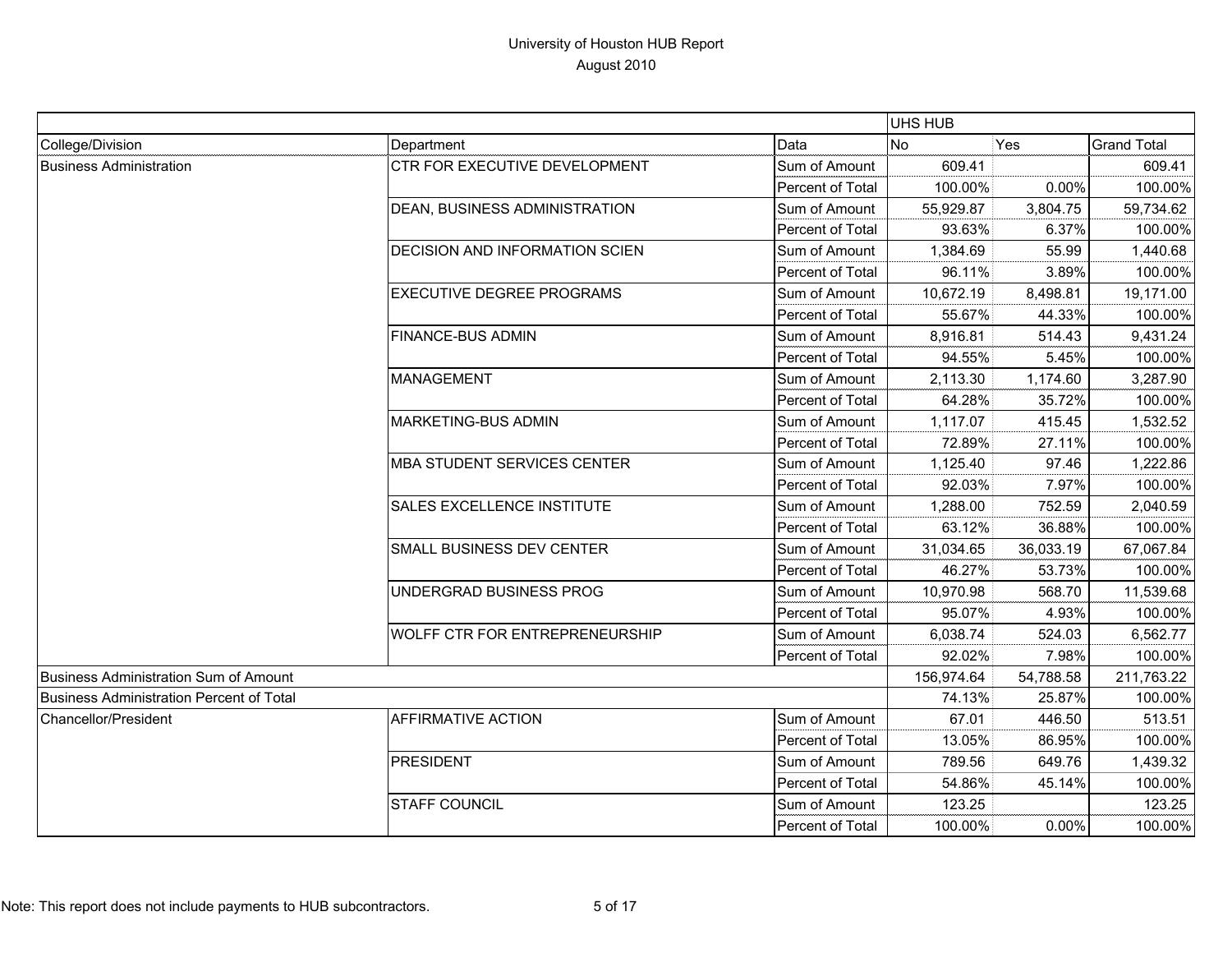|                                       |                                           |                  | UHS HUB    |           |                    |
|---------------------------------------|-------------------------------------------|------------------|------------|-----------|--------------------|
| College/Division                      | Department                                | Data             | <b>No</b>  | Yes       | <b>Grand Total</b> |
| Chancellor/President Sum of Amount    |                                           |                  | 979.82     | 1,096.26  | 2,076.08           |
| Chancellor/President Percent of Total |                                           |                  | 47.20%     | 52.80%    | 100.00%            |
| Education                             | CENTER FOR INFO TECH IN EDUCATION         | Sum of Amount    | 8,264.20   | 32,876.26 | 41,140.46          |
|                                       |                                           | Percent of Total | 20.09%     | 79.91%    | 100.00%            |
|                                       | <b>CONSISTENCY MGMT &amp; COOP DISCIP</b> | Sum of Amount    | 21,995.10  | 44,468.24 | 66,463.34          |
|                                       |                                           | Percent of Total | 33.09%     | 66.91%    | 100.00%            |
|                                       | <b>CURRICULUM AND INSTRUCTION</b>         | Sum of Amount    | 881.62     | 930.61    | 1,812.23           |
|                                       |                                           | Percent of Total | 48.65%     | 51.35%    | 100.00%            |
|                                       | <b>DEAN, EDUCATION</b>                    | Sum of Amount    | 5,235.81   | 2,839.31  | 8,075.12           |
|                                       |                                           | Percent of Total | 64.84%     | 35.16%    | 100.00%            |
|                                       | EDU. LEADERSHIP & CULTURAL STU            | Sum of Amount    | 60,309.63  |           | 60,309.63          |
|                                       |                                           | Percent of Total | 100.00%    | 0.00%     | 100.00%            |
|                                       | EDUCATIONAL PSYCHOLOGY                    | Sum of Amount    | 8,675.04   | 1,629.44  | 10,304.48          |
|                                       |                                           | Percent of Total | 84.19%     | 15.81%    | 100.00%            |
|                                       | HEALTH AND HUMAN PERFORMANCE              | Sum of Amount    | 25,917.66  | 8,203.21  | 34,120.87          |
|                                       |                                           | Percent of Total | 75.96%     | 24.04%    | 100.00%            |
|                                       | INSTITUTE FOR URBAN EDUCATION             | Sum of Amount    | 55.00      | 558.72    | 613.72             |
|                                       |                                           | Percent of Total | 8.96%      | 91.04%    | 100.00%            |
|                                       | <b>OBESITY RESEARCH CENTER</b>            | Sum of Amount    |            | 471.91    | 471.91             |
|                                       |                                           | Percent of Total | 0.00%      | 100.00%   | 100.00%            |
|                                       | OFFICE OF INSTITUTIONAL EFFECTIVENESS     | Sum of Amount    | 21.87      | 1,243.77  | 1,265.64           |
|                                       |                                           | Percent of Total | 1.73%      | 98.27%    | 100.00%            |
| <b>Education Sum of Amount</b>        |                                           |                  | 131,355.93 | 93,221.47 | 224,577.40         |
| <b>Education Percent of Total</b>     |                                           |                  | 58.49%     | 41.51%    | 100.00%            |
| Engineering                           | <b>BIOMEDICAL ENGINEERING</b>             | Sum of Amount    | 4,170.02   | 2.348.25  | 6,518.27           |
|                                       |                                           | Percent of Total | 63.97%     | 36.03%    | 100.00%            |
|                                       | <b>CHEMICAL ENGINEERING</b>               | Sum of Amount    | 289,923.88 | 6,232.59  | 296,156.47         |
|                                       |                                           | Percent of Total | 97.90%     | 2.10%     | 100.00%            |
|                                       | <b>CIVIL ENGINEERING</b>                  | Sum of Amount    | 91,632.90  | 54,499.99 | 146,132.89         |
|                                       |                                           | Percent of Total | 62.71%     | 37.29%    | 100.00%            |
|                                       | <b>CTR FOR INNOVATIVE GROUTING</b>        | Sum of Amount    | 981.27     |           | 981.27             |
|                                       |                                           | Percent of Total | 100.00%    | 0.00%     | 100.00%            |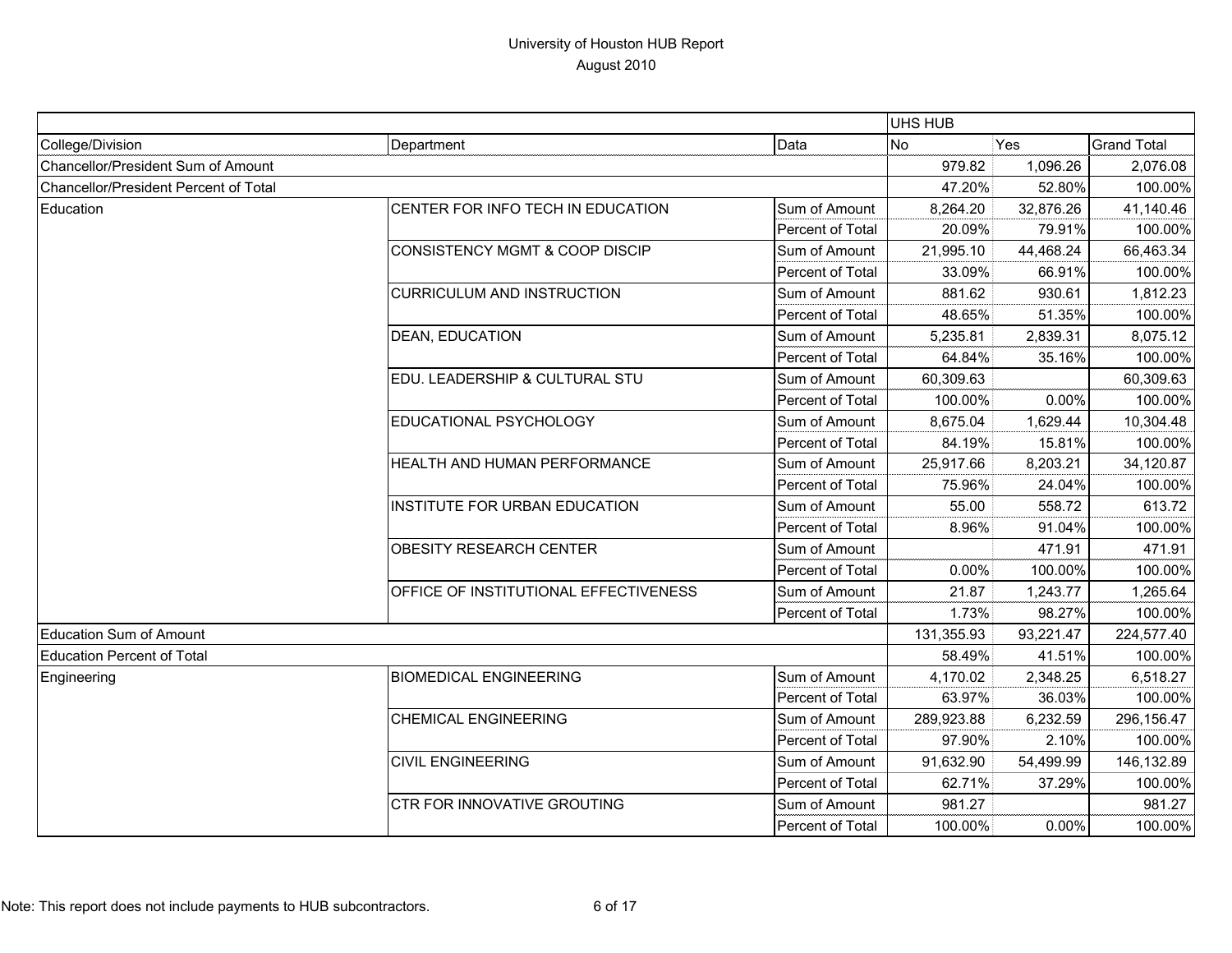|                                 |                                            |                  | UHS HUB    |            |                    |
|---------------------------------|--------------------------------------------|------------------|------------|------------|--------------------|
| College/Division                | Department                                 | Data             | <b>No</b>  | Yes        | <b>Grand Total</b> |
| Engineering                     | <b>DEAN, ENGINEERING</b>                   | Sum of Amount    | 43,226.21  | 57,367.67  | 100,593.88         |
|                                 |                                            | Percent of Total | 42.97%     | 57.03%     | 100.00%            |
|                                 | ELECTRICAL ENGINEERING                     | Sum of Amount    | 97,233.77  | 1,845.01   | 99,078.78          |
|                                 |                                            | Percent of Total | 98.14%     | 1.86%      | 100.00%            |
|                                 | <b>ENGINEERING SERVICES</b>                | Sum of Amount    | 776.56     | 240.08     | 1,016.64           |
|                                 |                                            | Percent of Total | 76.38%     | 23.62%     | 100.00%            |
|                                 | <b>INDUSTRIAL ENGINEERING</b>              | Sum of Amount    | 2,226.93   | 2,755.52   | 4,982.45           |
|                                 |                                            | Percent of Total | 44.70%     | 55.30%     | 100.00%            |
|                                 | MECHANICAL ENGINEERING                     | Sum of Amount    | 22,336.29  | 4,602.51   | 26,938.80          |
|                                 |                                            | Percent of Total | 82.91%     | 17.09%     | 100.00%            |
|                                 | NATL CTR FOR AIRBORNE LASER MAPPING        | Sum of Amount    | 17,919.42  |            | 17,919.42          |
|                                 |                                            | Percent of Total | 100.00%    | 0.00%      | 100.00%            |
|                                 | TX HURRICANE CTR INVT TECH                 | Sum of Amount    | 1,270.66   |            | 1,270.66           |
|                                 |                                            | Percent of Total | 100.00%    | 0.00%      | 100.00%            |
| Engineering Sum of Amount       |                                            |                  | 571,697.91 | 129,891.62 | 701,589.53         |
| Engineering Percent of Total    |                                            |                  | 81.49%     | 18.51%     | 100.00%            |
| Graduate College of Social Work | ADMISSIONS-GCSW                            | Sum of Amount    | 2,347.01   | 72.10      | 2,419.11           |
|                                 |                                            | Percent of Total | 97.02%     | 2.98%      | 100.00%            |
|                                 | ALUMNI & CAREER SERVICES                   | Sum of Amount    | 209.84     |            | 209.84             |
|                                 |                                            | Percent of Total | 100.00%    | 0.00%      | 100.00%            |
|                                 | AMERICAN HUMANICS                          | Sum of Amount    | 14.49      | 98.92      | 113.41             |
|                                 |                                            | Percent of Total | 12.78%     | 87.22%     | 100.00%            |
|                                 | CHILD & FAMILY CTR FOR INNOVATIVE RESEARCH | Sum of Amount    | 2,279.83   |            | 2,279.83           |
|                                 |                                            | Percent of Total | 100.00%    | 0.00%      | 100.00%            |
|                                 | CTR DRUG & SOCIAL POLICY RESRC             | Sum of Amount    | 35,044.11  | 622.53     | 35,666.64          |
|                                 |                                            | Percent of Total | 98.25%     | 1.75%      | 100.00%            |
|                                 | DEAN, SOCIAL WORK                          | Sum of Amount    | 3,885.89   | 11,017.90  | 14,903.79          |
|                                 |                                            | Percent of Total | 26.07%     | 73.93%     | 100.00%            |
|                                 | <b>FIELD OFFICE</b>                        | Sum of Amount    | 713.45     |            | 713.45             |
|                                 |                                            | Percent of Total | 100.00%    | 0.00%      | 100.00%            |
|                                 | <b>GCSW STUDENT SERVICES</b>               | Sum of Amount    |            | 102.41     | 102.41             |
|                                 |                                            | Percent of Total | 0.00%      | 100.00%    | 100.00%            |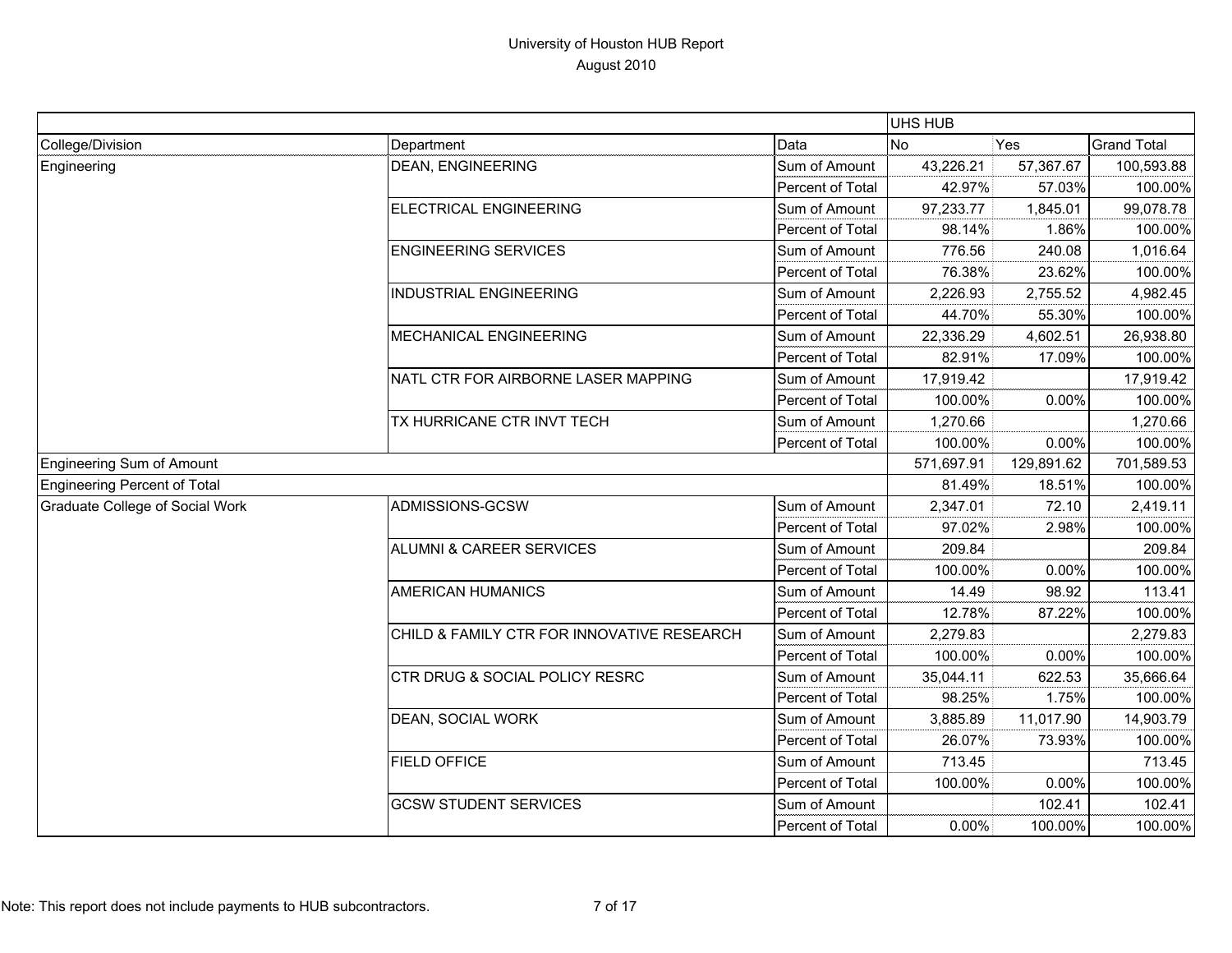|                                                  |                                 |                  | UHS HUB    |           |                    |
|--------------------------------------------------|---------------------------------|------------------|------------|-----------|--------------------|
| College/Division                                 | Department                      | Data             | No         | Yes       | <b>Grand Total</b> |
| <b>Graduate College of Social Work</b>           | <b>GULEN INSTITUTE</b>          | Sum of Amount    | 467.51     |           | 467.51             |
|                                                  |                                 | Percent of Total | 100.00%    | 0.00%     | 100.00%            |
|                                                  | PHD PROGRAM                     | Sum of Amount    | 280.00     |           | 280.00             |
|                                                  |                                 | Percent of Total | 100.00%    | 0.00%     | 100.00%            |
| Graduate College of Social Work Sum of Amount    |                                 |                  | 45,242.13  | 11,913.86 | 57,155.99          |
| Graduate College of Social Work Percent of Total |                                 |                  | 79.16%     | 20.84%    | 100.00%            |
| <b>Honors College</b>                            | DEAN, HONORS COLLEGE            | Sum of Amount    | 23,773.55  | 2,325.62  | 26,099.17          |
|                                                  |                                 | Percent of Total | 91.09%     | 8.91%     | 100.00%            |
| Honors College Sum of Amount                     |                                 |                  | 23,773.55  | 2,325.62  | 26,099.17          |
| Honors College Percent of Total                  |                                 |                  | 91.09%     | 8.91%     | 100.00%            |
| Hotel and Restaurant Management                  | DEAN, HOTEL & RESTAURANT MANAG  | Sum of Amount    | 5,753.61   | 44,190.99 | 49,944.60          |
|                                                  |                                 | Percent of Total | 11.52%     | 88.48%    | 100.00%            |
|                                                  | HOTEL AND RESTAURANT MANAGEMENT | Sum of Amount    | 469,200.05 | 35,779.78 | 504,979.83         |
|                                                  |                                 | Percent of Total | 92.91%     | 7.09%     | 100.00%            |
| Hotel and Restaurant Management Sum of Amount    |                                 |                  | 474,953.66 | 79,970.77 | 554,924.43         |
| Hotel and Restaurant Management Percent of Total |                                 |                  | 85.59%     | 14.41%    | 100.00%            |
| Law Center                                       | ASSOCIATE DEAN, LAW             | Sum of Amount    | 151.52     | 167.87    | 319.39             |
|                                                  |                                 | Percent of Total | 47.44%     | 52.56%    | 100.00%            |
|                                                  | <b>BLAKELEY INSTITUTE</b>       | Sum of Amount    | 104.50     | 490.90    | 595.40             |
|                                                  |                                 | Percent of Total | 17.55%     | 82.45%    | 100.00%            |
|                                                  | <b>BUSINESS SERVICES, LAW</b>   | Sum of Amount    | 54,751.61  | 4,819.50  | 59,571.11          |
|                                                  |                                 | Percent of Total | 91.91%     | 8.09%     | 100.00%            |
|                                                  | CAREER SERVICES, LAW            | Sum of Amount    | 9,688.93   | 8,953.68  | 18,642.61          |
|                                                  |                                 | Percent of Total | 51.97%     | 48.03%    | 100.00%            |
|                                                  | CENTER PROGRAMS, LAW            | Sum of Amount    |            | 503.41    | 503.41             |
|                                                  |                                 | Percent of Total | 0.00%      | 100.00%   | 100.00%            |
|                                                  | DEAN, LAW                       | Sum of Amount    | 14.64      | 223.67    | 238.31             |
|                                                  |                                 | Percent of Total | 6.14%      | 93.86%    | 100.00%            |
|                                                  | EXTERNAL AFFAIRS, LAW           | Sum of Amount    |            | 76.40     | 76.40              |
|                                                  |                                 | Percent of Total | 0.00%      | 100.00%   | 100.00%            |
|                                                  | FACILITIES, LAW                 | Sum of Amount    | 933.93     | 958.76    | 1,892.69           |
|                                                  |                                 | Percent of Total | 49.34%     | 50.66%    | 100.00%            |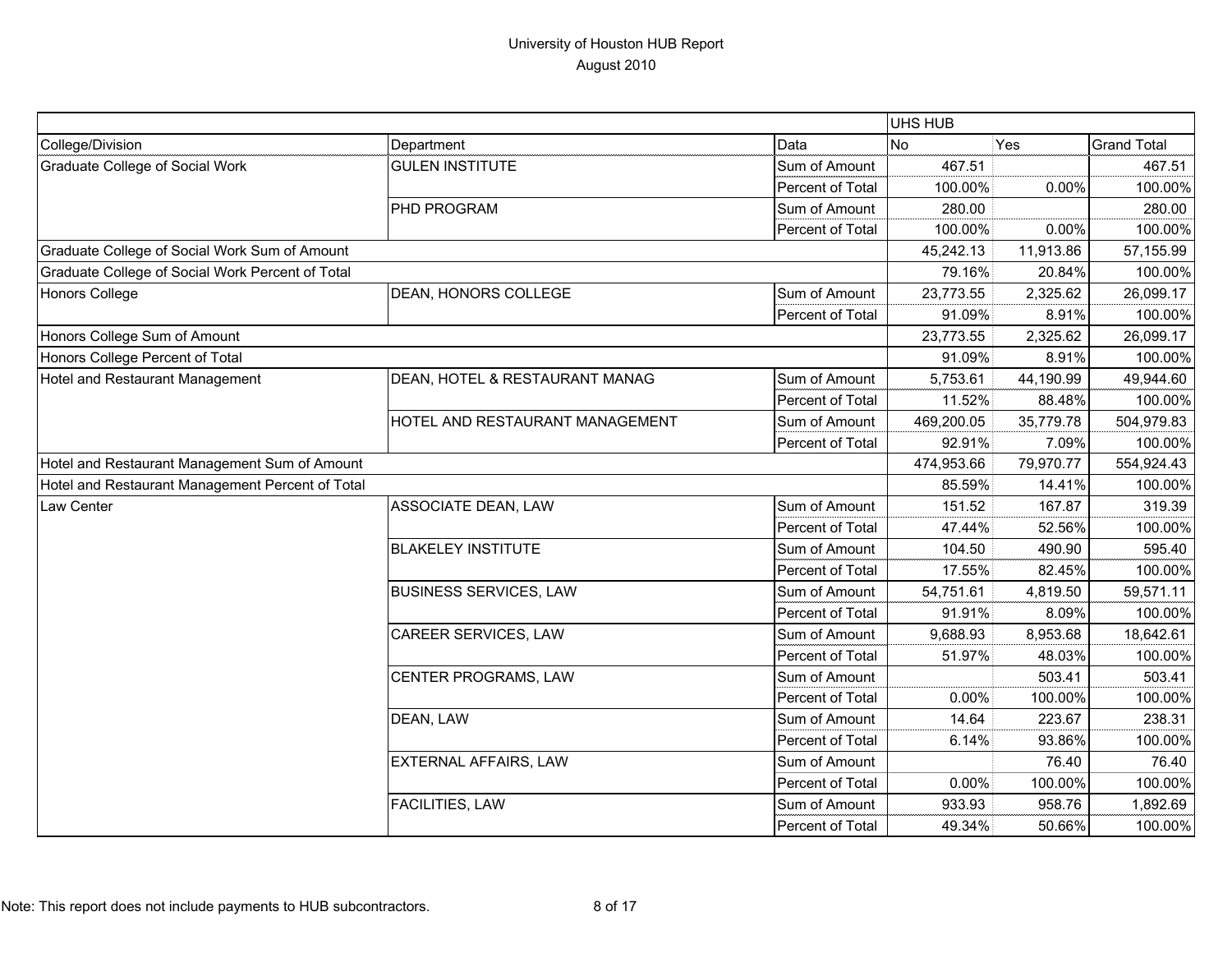|                                         |                               |                  | UHS HUB    |           |                    |
|-----------------------------------------|-------------------------------|------------------|------------|-----------|--------------------|
| College/Division                        | Department                    | Data             | <b>No</b>  | Yes       | <b>Grand Total</b> |
| Law Center                              | FACULTY SUPPORT LAW           | Sum of Amount    | 5,213.52   | 13,988.97 | 19,202.49          |
|                                         |                               | Percent of Total | 27.15%     | 72.85%    | 100.00%            |
|                                         | HEALTH LAW & POLICY INSTITUTE | Sum of Amount    |            | 1,785.15  | 1,785.15           |
|                                         |                               | Percent of Total | 0.00%      | 100.00%   | 100.00%            |
|                                         | <b>IHELG</b>                  | Sum of Amount    | 285.97     | 308.74    | 594.71             |
|                                         |                               | Percent of Total | 48.09%     | 51.91%    | 100.00%            |
|                                         | LAW                           | Sum of Amount    |            | 2,672.90  | 2,672.90           |
|                                         |                               | Percent of Total | 0.00%      | 100.00%   | 100.00%            |
|                                         | <b>LAW FOUNDATION</b>         | Sum of Amount    |            | 1,359.00  | 1,359.00           |
|                                         |                               | Percent of Total | 0.00%      | 100.00%   | 100.00%            |
|                                         | LAW INFORMATION TECHNOLOGY    | Sum of Amount    | 4,554.49   | 2,694.79  | 7,249.28           |
|                                         |                               | Percent of Total | 62.83%     | 37.17%    | 100.00%            |
|                                         | <b>LAW LIBRARY</b>            | Sum of Amount    | 72,546.28  | 2,306.18  | 74,852.46          |
|                                         |                               | Percent of Total | 96.92%     | 3.08%     | 100.00%            |
|                                         | LEGAL AID CLINIC, LAW         | Sum of Amount    | 5,431.55   |           | 5,431.55           |
|                                         |                               | Percent of Total | 100.00%    | 0.00%     | 100.00%            |
|                                         | LEGAL RESEARCH & WRITING, LAW | Sum of Amount    |            | 113.09    | 113.09             |
|                                         |                               | Percent of Total | 0.00%      | 100.00%   | 100.00%            |
|                                         | PUBLIC RELS & MARKETING, LAW  | Sum of Amount    | 5,546.29   |           | 5,546.29           |
|                                         |                               | Percent of Total | 100.00%    | 0.00%     | 100.00%            |
|                                         | STUDENT ORGANIZATION, LAW     | Sum of Amount    | 6,567.64   |           | 6,567.64           |
|                                         |                               | Percent of Total | 100.00%    | 0.00%     | 100.00%            |
|                                         | STUDENT SERVICES, LAW         | Sum of Amount    | 3,577.29   | 646.08    | 4,223.37           |
|                                         |                               | Percent of Total | 84.70%     | 15.30%    | 100.00%            |
| Law Center Sum of Amount                |                               |                  | 169,368.16 | 42,069.09 | 211,437.25         |
| Law Center Percent of Total             |                               |                  | 80.10%     | 19.90%    | 100.00%            |
| <b>Liberal Arts and Social Sciences</b> | <b>AEROSPACE STUDIES</b>      | Sum of Amount    | 803.78     | 2,542.15  | 3,345.93           |
|                                         |                               | Percent of Total | 24.02%     | 75.98%    | 100.00%            |
|                                         | AFRICAN-AMERICAN STUDIES      | Sum of Amount    | 682.49     | 771.90    | 1,454.39           |
|                                         |                               | Percent of Total | 46.93%     | 53.07%    | 100.00%            |
|                                         | <b>ANTHROPOLOGY</b>           | Sum of Amount    | 1,699.30   |           | 1,699.30           |
|                                         |                               | Percent of Total | 100.00%    | 0.00%     | 100.00%            |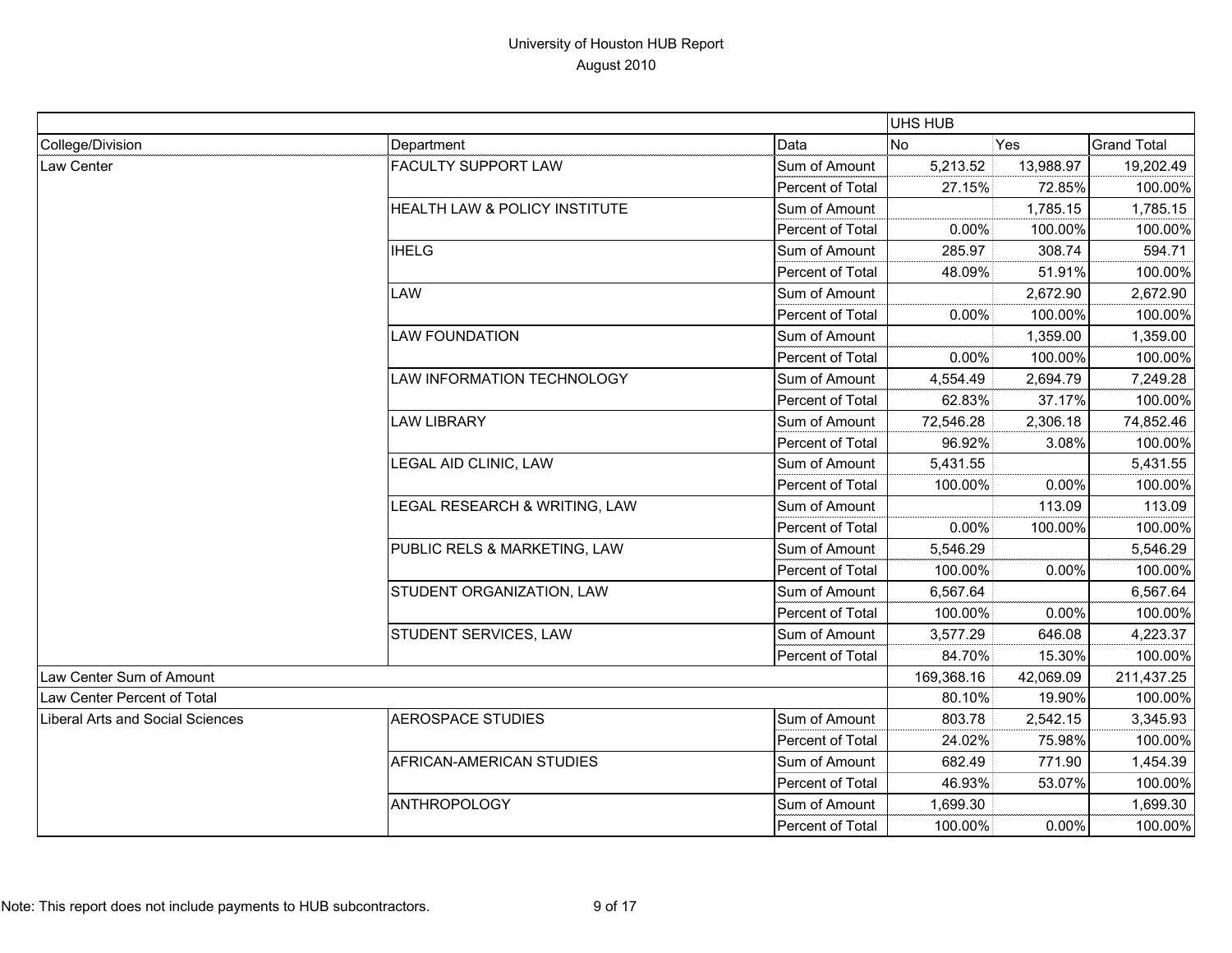|                                         |                                  |                  | UHS HUB   |           |                    |
|-----------------------------------------|----------------------------------|------------------|-----------|-----------|--------------------|
| College/Division                        | Department                       | Data             | <b>No</b> | Yes       | <b>Grand Total</b> |
| <b>Liberal Arts and Social Sciences</b> | <b>ART</b>                       | Sum of Amount    | 32,858.49 | 462.42    | 33,320.91          |
|                                         |                                  | Percent of Total | 98.61%    | 1.39%     | 100.00%            |
|                                         | <b>ARTE PUBLICO</b>              | Sum of Amount    | 35,826.20 | 257.22    | 36,083.42          |
|                                         |                                  | Percent of Total | 99.29%    | 0.71%     | 100.00%            |
|                                         | <b>BLAFFER GALLERY</b>           | Sum of Amount    | 6,234.63  | 338.10    | 6,572.73           |
|                                         |                                  | Percent of Total | 94.86%    | 5.14%     | 100.00%            |
|                                         | CENTER FOR PUBLIC HISTORY        | Sum of Amount    | 55.94     | 252.56    | 308.50             |
|                                         |                                  | Percent of Total | 18.13%    | 81.87%    | 100.00%            |
|                                         | CENTER FOR PUBLIC POLICY         | Sum of Amount    | 9,804.33  | 342.86    | 10,147.19          |
|                                         |                                  | Percent of Total | 96.62%    | 3.38%     | 100.00%            |
|                                         | COMMUNICATION                    | Sum of Amount    | 5,792.75  | 16,266.00 | 22,058.75          |
|                                         |                                  | Percent of Total | 26.26%    | 73.74%    | 100.00%            |
|                                         | <b>COMMUNICATIONS DISORDERS</b>  | Sum of Amount    | 26,220.67 | 1,795.27  | 28,015.94          |
|                                         |                                  | Percent of Total | 93.59%    | 6.41%     | 100.00%            |
|                                         | <b>CWMCA CENTER FOR THE ARTS</b> | Sum of Amount    | 264.77    | 1,712.53  | 1,977.30           |
|                                         |                                  | Percent of Total | 13.39%    | 86.61%    | 100.00%            |
|                                         | DEAN, LIBERAL ARTS & SOC SCI     | Sum of Amount    | 3,173.61  | 6,514.69  | 9,688.30           |
|                                         |                                  | Percent of Total | 32.76%    | 67.24%    | 100.00%            |
|                                         | <b>ECONOMICS</b>                 | Sum of Amount    | 3,929.52  | 2,480.27  | 6,409.79           |
|                                         |                                  | Percent of Total | 61.30%    | 38.70%    | 100.00%            |
|                                         | <b>ENGLISH</b>                   | Sum of Amount    | 21,469.18 | 15,607.96 | 37,077.14          |
|                                         |                                  | Percent of Total | 57.90%    | 42.10%    | 100.00%            |
|                                         | <b>HISPANIC STUDIES</b>          | Sum of Amount    | 3,140.76  | 1,658.91  | 4,799.67           |
|                                         |                                  | Percent of Total | 65.44%    | 34.56%    | 100.00%            |
|                                         | <b>HISTORY</b>                   | Sum of Amount    | 8,738.01  | 3,492.21  | 12,230.22          |
|                                         |                                  | Percent of Total | 71.45%    | 28.55%    | 100.00%            |
|                                         | MEXICAN-AMERICAN STUDIES         | Sum of Amount    | 1,303.69  | 229.01    | 1,532.70           |
|                                         |                                  | Percent of Total | 85.06%    | 14.94%    | 100.00%            |
|                                         | MILITARY SCIENCE                 | Sum of Amount    | 2,607.50  |           | 2,607.50           |
|                                         |                                  | Percent of Total | 100.00%   | 0.00%     | 100.00%            |
|                                         | MODERN AND CLASSICAL LANGUAGES   | Sum of Amount    | 1,549.50  |           | 1,549.50           |
|                                         |                                  | Percent of Total | 100.00%   | 0.00%     | 100.00%            |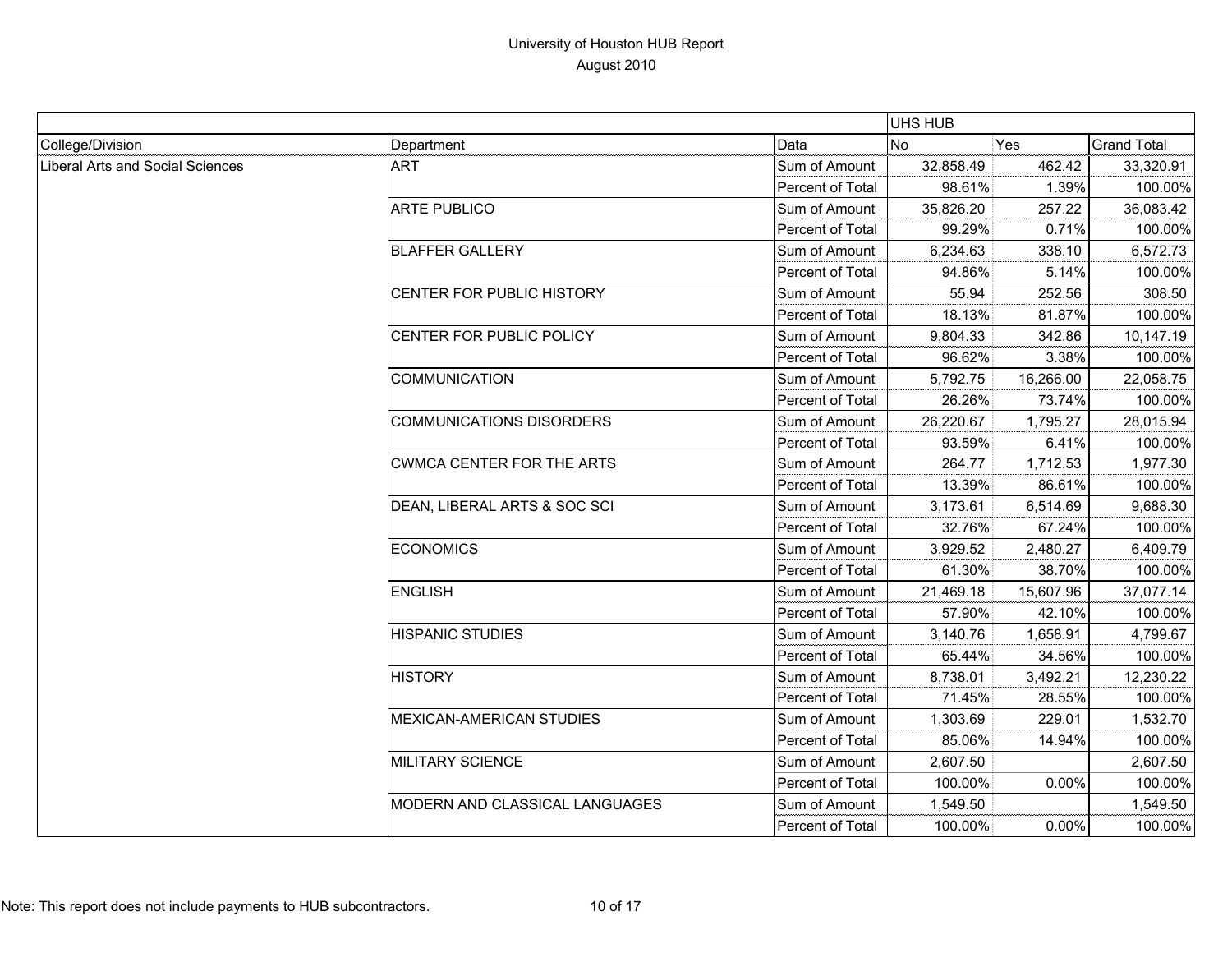|                                                   |                                   |                  | <b>UHS HUB</b> |           |                    |
|---------------------------------------------------|-----------------------------------|------------------|----------------|-----------|--------------------|
| College/Division                                  | Department                        | Data             | <b>No</b>      | Yes       | <b>Grand Total</b> |
| <b>Liberal Arts and Social Sciences</b>           | <b>MUSIC</b>                      | Sum of Amount    | 15,090.08      | 3,505.02  | 18,595.10          |
|                                                   |                                   | Percent of Total | 81.15%         | 18.85%    | 100.00%            |
|                                                   | PHILOSOPHY                        | Sum of Amount    | 132.11         |           | 132.11             |
|                                                   |                                   | Percent of Total | 100.00%        | 0.00%     | 100.00%            |
|                                                   | POLITICAL SCIENCE                 | Sum of Amount    | 1,919.55       | 2,140.81  | 4,060.36           |
|                                                   |                                   | Percent of Total | 47.28%         | 52.72%    | 100.00%            |
|                                                   | <b>PSYCHOLOGY</b>                 | Sum of Amount    | 26,218.55      | 2,245.99  | 28,464.54          |
|                                                   |                                   | Percent of Total | 92.11%         | 7.89%     | 100.00%            |
|                                                   | PUBLIC ADMINISTRATION PROGRAM     | Sum of Amount    | 654.09         |           | 654.09             |
|                                                   |                                   | Percent of Total | 100.00%        | 0.00%     | 100.00%            |
|                                                   | <b>RELIGIOUS STUDIES</b>          | Sum of Amount    | 103.46         | 349.44    | 452.90             |
|                                                   |                                   | Percent of Total | 22.84%         | 77.16%    | 100.00%            |
|                                                   | <b>SOCIOLOGY</b>                  | Sum of Amount    | 1,222.34       | 1,211.78  | 2,434.12           |
|                                                   |                                   | Percent of Total | 50.22%         | 49.78%    | 100.00%            |
|                                                   | <b>THEATRE</b>                    | Sum of Amount    | 24,607.49      | 2,304.68  | 26,912.17          |
|                                                   |                                   | Percent of Total | 91.44%         | 8.56%     | 100.00%            |
|                                                   | <b>WOMEN'S STUDIES PROGRAM</b>    | Sum of Amount    | 5,129.83       | 72.17     | 5,202.00           |
|                                                   |                                   | Percent of Total | 98.61%         | 1.39%     | 100.00%            |
|                                                   | <b>WRITING CENTER</b>             | Sum of Amount    | 1,697.15       | 139.95    | 1,837.10           |
|                                                   |                                   | Percent of Total | 92.38%         | 7.62%     | 100.00%            |
| Liberal Arts and Social Sciences Sum of Amount    |                                   |                  | 242,929.77     | 66,693.90 | 309,623.67         |
| Liberal Arts and Social Sciences Percent of Total |                                   |                  | 78.46%         | 21.54%    | 100.00%            |
| Library                                           | UNIVERSITY LIBRARIES              | Sum of Amount    | 377,108.56     | 41,682.89 | 418,791.45         |
|                                                   |                                   | Percent of Total | 90.05%         | 9.95%     | 100.00%            |
| Library Sum of Amount                             |                                   |                  | 377,108.56     | 41,682.89 | 418,791.45         |
| <b>Library Percent of Total</b>                   |                                   |                  | 90.05%         | 9.95%     | 100.00%            |
| Natural Science and Mathematics                   | <b>BIOLOGY &amp; BIOCHEMISTRY</b> | Sum of Amount    | 93,648.37      | 3,688.18  | 97,336.55          |
|                                                   |                                   | Percent of Total | 96.21%         | 3.79%     | 100.00%            |
|                                                   | <b>CAGE INSTITUTE</b>             | Sum of Amount    | 952.34         | 1,088.66  | 2,041.00           |
|                                                   |                                   | Percent of Total | 46.66%         | 53.34%    | 100.00%            |
|                                                   | <b>CHEMISTRY</b>                  | Sum of Amount    | 80,990.31      | 38,752.77 | 119,743.08         |
|                                                   |                                   | Percent of Total | 67.64%         | 32.36%    | 100.00%            |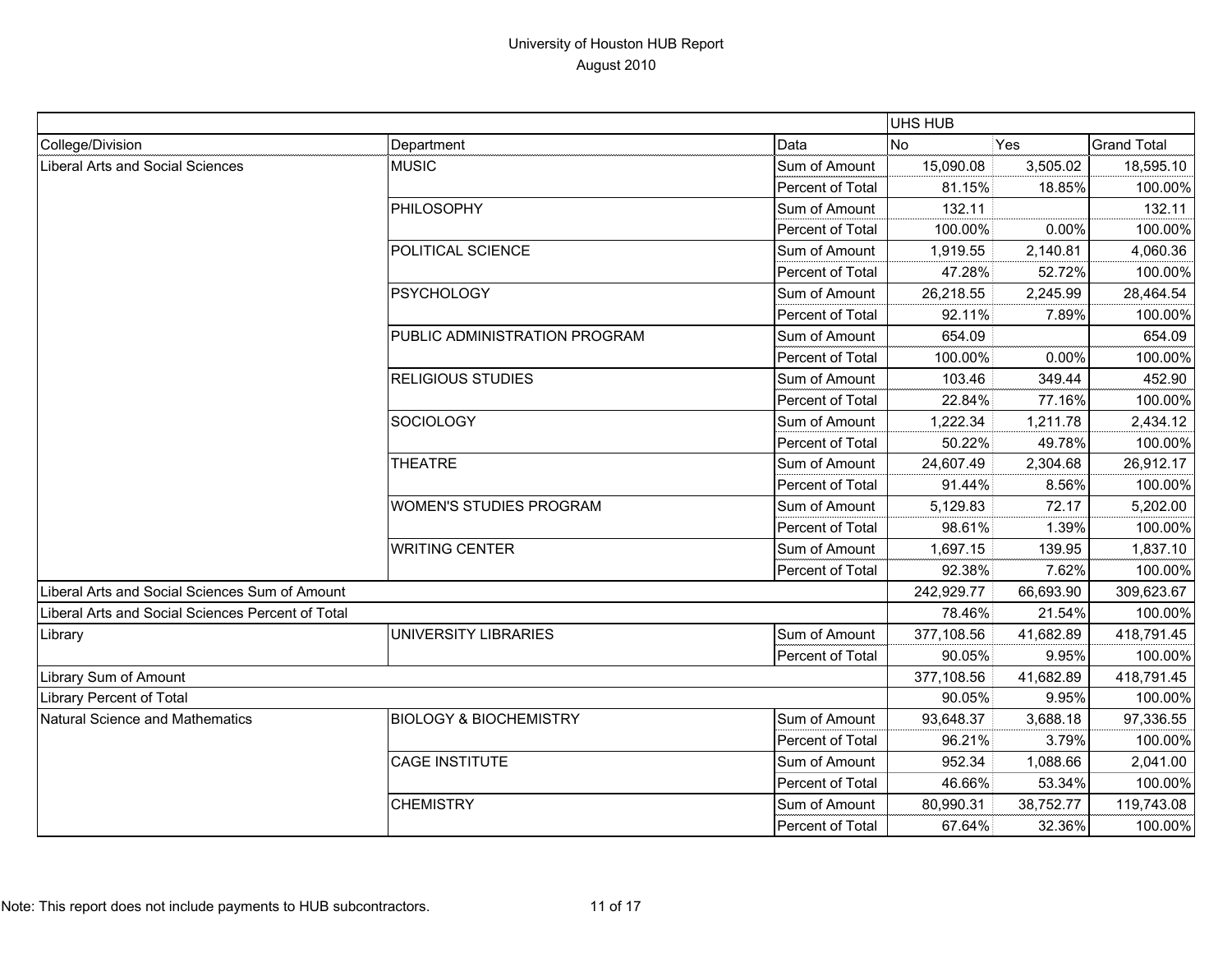|                                                  |                                            |                  | <b>UHS HUB</b> |           |                    |
|--------------------------------------------------|--------------------------------------------|------------------|----------------|-----------|--------------------|
| College/Division                                 | Department                                 | Data             | <b>No</b>      | Yes       | <b>Grand Total</b> |
| Natural Science and Mathematics                  | <b>COMPUTER SCIENCE</b>                    | Sum of Amount    | 3,176.78       | 8,258.85  | 11,435.63          |
|                                                  |                                            | Percent of Total | 27.78%         | 72.22%    | 100.00%            |
|                                                  | CTR FOR NUCLEAR RECEPTORS & CELL SIGNALING | Sum of Amount    | 81,515.08      | 385.82    | 81,900.90          |
|                                                  |                                            | Percent of Total | 99.53%         | 0.47%     | 100.00%            |
|                                                  | DEAN, NATURAL SCIENCE & MATHE              | Sum of Amount    | 43,869.15      | 2,766.85  | 46,636.00          |
|                                                  |                                            | Percent of Total | 94.07%         | 5.93%     | 100.00%            |
|                                                  | <b>EARTH AND ATMOSPHERIC SCIENCES</b>      | Sum of Amount    | 63,675.53      | 26,780.28 | 90,455.81          |
|                                                  |                                            | Percent of Total | 70.39%         | 29.61%    | 100.00%            |
|                                                  | <b>IMAQS</b>                               | Sum of Amount    | 10,542.64      | 4,490.00  | 15,032.64          |
|                                                  |                                            | Percent of Total | 70.13%         | 29.87%    | 100.00%            |
|                                                  | <b>INSTITUTE FOR NANOENERGY</b>            | Sum of Amount    | 51.96          |           | 51.96              |
|                                                  |                                            | Percent of Total | 100.00%        | 0.00%     | 100.00%            |
|                                                  | <b>MATHEMATICS</b>                         | Sum of Amount    | 39,048.44      | 8,524.84  | 47,573.28          |
|                                                  |                                            | Percent of Total | 82.08%         | 17.92%    | 100.00%            |
|                                                  | <b>PHYSICS</b>                             | Sum of Amount    | 27,757.04      | 1,133.36  | 28,890.40          |
|                                                  |                                            | Percent of Total | 96.08%         | 3.92%     | 100.00%            |
| Natural Science and Mathematics Sum of Amount    |                                            |                  | 445,227.64     | 95,869.61 | 541,097.25         |
| Natural Science and Mathematics Percent of Total |                                            |                  | 82.28%         | 17.72%    | 100.00%            |
| Optometry                                        | DEAN, OPTOMETRY                            | Sum of Amount    | 45,318.46      | 6,238.26  | 51,556.72          |
|                                                  |                                            | Percent of Total | 87.90%         | 12.10%    | 100.00%            |
|                                                  | OPT VISION SCIENCES                        | Sum of Amount    | 9,451.65       | 85.37     | 9,537.02           |
|                                                  |                                            | Percent of Total | 99.10%         | 0.90%     | 100.00%            |
|                                                  | OPTOMETRY CLINIC                           | Sum of Amount    | 18,305.81      | 1,082.18  | 19,387.99          |
|                                                  |                                            | Percent of Total | 94.42%         | 5.58%     | 100.00%            |
| Optometry Sum of Amount                          |                                            |                  | 73,075.92      | 7,405.81  | 80,481.73          |
| Optometry Percent of Total                       |                                            |                  | 90.80%         | 9.20%     | 100.00%            |
| Pharmacy                                         | <b>CLINICAL PHARMACY &amp; ADMINISTRA</b>  | Sum of Amount    | 18,448.66      | 2,645.38  | 21,094.04          |
|                                                  |                                            | Percent of Total | 87.46%         | 12.54%    | 100.00%            |
|                                                  | <b>DEAN, PHARMACY</b>                      | Sum of Amount    | 20,820.68      | 48,337.60 | 69,158.28          |
|                                                  |                                            | Percent of Total | 30.11%         | 69.89%    | 100.00%            |
|                                                  | PHARMACOLOGICAL & PHARMACEUTIC             | Sum of Amount    | 159,535.71     | 424.76    | 159,960.47         |
|                                                  |                                            | Percent of Total | 99.73%         | 0.27%     | 100.00%            |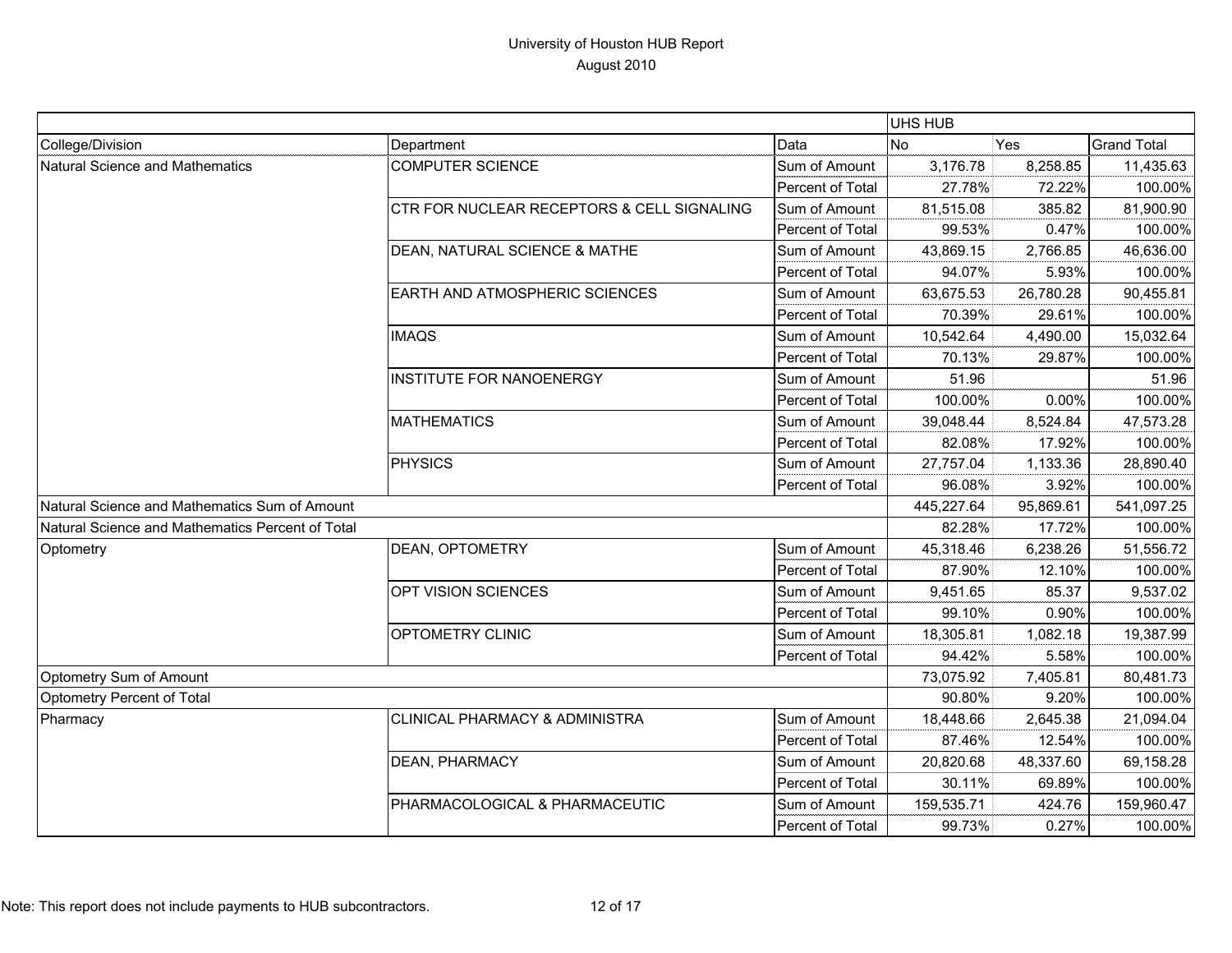|                           |                                    |                  |            | UHS HUB    |                                                                                                                                                                                                                            |  |
|---------------------------|------------------------------------|------------------|------------|------------|----------------------------------------------------------------------------------------------------------------------------------------------------------------------------------------------------------------------------|--|
| College/Division          | Department                         | Data             | <b>No</b>  | Yes        | <b>Grand Total</b>                                                                                                                                                                                                         |  |
| Pharmacy Sum of Amount    |                                    | 198,805.05       | 51,407.74  | 250,212.79 |                                                                                                                                                                                                                            |  |
| Pharmacy Percent of Total |                                    | 79.45%           | 20.55%     |            |                                                                                                                                                                                                                            |  |
| Research                  | ANIMAL CARE OPERATIONS             | Sum of Amount    | 29,072.47  | 158.96     | 29,231.43                                                                                                                                                                                                                  |  |
|                           |                                    | Percent of Total | 99.46%     | 0.54%      |                                                                                                                                                                                                                            |  |
|                           | CENTER FOR ADVANCED MATERIALS      | Sum of Amount    | 10,321.52  |            | 10,321.52                                                                                                                                                                                                                  |  |
|                           |                                    | Percent of Total | 100.00%    | 0.00%      |                                                                                                                                                                                                                            |  |
|                           | CENTER FOR MATERIALS CHEMISTRY     | Sum of Amount    | 10,122.55  | 380.90     | 10,503.45                                                                                                                                                                                                                  |  |
|                           |                                    | Percent of Total | 96.37%     | 3.63%      |                                                                                                                                                                                                                            |  |
|                           | CTR FOR BIOMED/ENVIRON GENOMIC     | Sum of Amount    | 104,045.67 |            | 104,045.67                                                                                                                                                                                                                 |  |
|                           |                                    | Percent of Total | 100.00%    | 0.00%      |                                                                                                                                                                                                                            |  |
|                           | CTR NEURO AND BIOMECH RESEARCH     | Sum of Amount    | 6,535.40   | 2,303.48   | 8,838.88                                                                                                                                                                                                                   |  |
|                           |                                    | Percent of Total | 73.94%     | 26.06%     |                                                                                                                                                                                                                            |  |
|                           | ENVIRONMENTAL INSTIT-HOUSTON       | Sum of Amount    | 440.00     |            | 440.00                                                                                                                                                                                                                     |  |
|                           |                                    | Percent of Total | 100.00%    | $0.00\%$   |                                                                                                                                                                                                                            |  |
|                           | <b>GRANTS AND CONTRACTS</b>        | Sum of Amount    | 158.86     |            | 158.86                                                                                                                                                                                                                     |  |
|                           |                                    | Percent of Total | 100.00%    | 0.00%      |                                                                                                                                                                                                                            |  |
|                           | HOUSTON COASTAL CENTER             | Sum of Amount    | 3,022.26   |            | 3,022.26                                                                                                                                                                                                                   |  |
|                           |                                    | Percent of Total | 100.00%    | 0.00%      |                                                                                                                                                                                                                            |  |
|                           | INSTITUTE FOR MOLECULAR DESIGN     | Sum of Amount    | 73,347.86  |            | 73,347.86                                                                                                                                                                                                                  |  |
|                           |                                    | Percent of Total | 100.00%    | 0.00%      |                                                                                                                                                                                                                            |  |
|                           | INSTITUTE FOR SPACE SYSTEMS        | Sum of Amount    | 3,490.69   |            | 3,490.69                                                                                                                                                                                                                   |  |
|                           |                                    | Percent of Total | 100.00%    | 0.00%      |                                                                                                                                                                                                                            |  |
|                           | OFFICE OF TECHNOLOGY MANAGEMENT    | Sum of Amount    | 37,428.40  |            | 37,428.40                                                                                                                                                                                                                  |  |
|                           |                                    | Percent of Total | 100.00%    | 0.00%      |                                                                                                                                                                                                                            |  |
|                           | <b>RESEARCH DIVISION OFFICE</b>    | Sum of Amount    | 16,058.65  | 2,584.05   | 100.00%<br>100.00%<br>100.00%<br>100.00%<br>100.00%<br>100.00%<br>100.00%<br>100.00%<br>100.00%<br>100.00%<br>100.00%<br>100.00%<br>18,642.70<br>100.00%<br>86.73<br>100.00%<br>6,492.65<br>100.00%<br>3,212.40<br>100.00% |  |
|                           |                                    | Percent of Total | 86.14%     | 13.86%     |                                                                                                                                                                                                                            |  |
|                           | RESEARCH FINANCIAL SERVICES        | Sum of Amount    | 76.93      | 9.80       |                                                                                                                                                                                                                            |  |
|                           |                                    | Percent of Total | 88.70%     | 11.30%     |                                                                                                                                                                                                                            |  |
|                           | <b>RESEARCH INFORMATION CENTER</b> | Sum of Amount    | 6,437.81   | 54.84      |                                                                                                                                                                                                                            |  |
|                           |                                    | Percent of Total | 99.16%     | 0.84%      |                                                                                                                                                                                                                            |  |
|                           | <b>RESEARCH INITIATIVES</b>        | Sum of Amount    | 3,212.40   |            |                                                                                                                                                                                                                            |  |
|                           |                                    | Percent of Total | 100.00%    | 0.00%      |                                                                                                                                                                                                                            |  |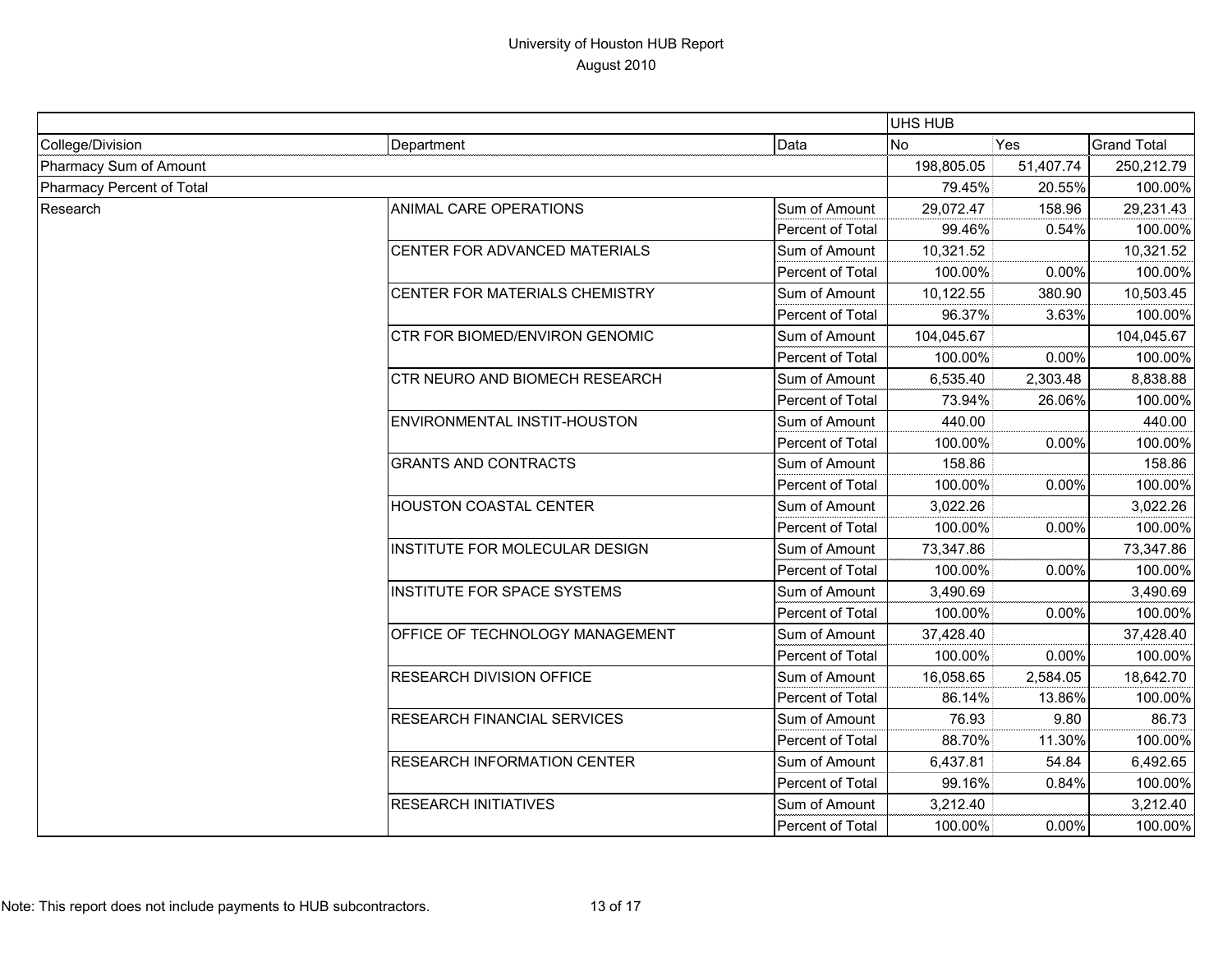|                           |                                         |                  | UHS HUB   |            |                    |
|---------------------------|-----------------------------------------|------------------|-----------|------------|--------------------|
| College/Division          | Department                              | Data             | No        | Yes        | <b>Grand Total</b> |
| Research                  | RESEARCH POLICIES/COMPLIANCE/COMMITTEES | Sum of Amount    | 501.27    | 11.81      | 513.08             |
|                           |                                         | Percent of Total | 97.70%    | 2.30%      | 100.00%            |
|                           | SUPER CONDUCT & ADV MATERIALS           | Sum of Amount    | 120.70    |            | 120.70             |
|                           |                                         | Percent of Total | 100.00%   | 0.00%      | 100.00%            |
|                           | <b>TIMES</b>                            | Sum of Amount    | 41,249.17 | 4,032.81   | 45,281.98          |
|                           |                                         | Percent of Total | 91.09%    | 8.91%      | 100.00%            |
|                           | TX CTR SUPERCONDUCTIVITY AT UH          | Sum of Amount    | 64,645.99 | 7,444.37   | 72,090.36          |
|                           |                                         | Percent of Total | 89.67%    | 10.33%     | 100.00%            |
|                           | TX LEARNING/COMPUTATIONAL CTR           | Sum of Amount    | 17,375.36 | 3,014.67   | 20,390.03          |
|                           |                                         | Percent of Total | 85.21%    | 14.79%     | 100.00%            |
|                           | <b>WIND ENERGY CENTER</b>               | Sum of Amount    | 585.67    | 18.99      | 604.66             |
|                           |                                         | Percent of Total | 96.86%    | 3.14%      | 100.00%            |
| Research Sum of Amount    |                                         | 428,249.63       | 20,014.68 | 448,264.31 |                    |
| Research Percent of Total |                                         |                  | 95.54%    | 4.46%      | 100.00%            |
| <b>Student Affairs</b>    | <b>CAMPUS ACTIVITIES</b>                | Sum of Amount    | 10,930.38 | 4,407.40   | 15,337.78          |
|                           |                                         | Percent of Total | 71.26%    | 28.74%     | 100.00%            |
|                           | <b>CAMPUS RECREATION</b>                | Sum of Amount    | 48,180.62 | 15,229.31  | 63,409.93          |
|                           |                                         | Percent of Total | 75.98%    | 24.02%     | 100.00%            |
|                           | CENTER FOR STUDENTS W/DISABILITIES      | Sum of Amount    | 5,012.48  |            | 5,012.48           |
|                           |                                         | Percent of Total | 100.00%   | 0.00%      | 100.00%            |
|                           | CHILD CARE CENTER                       | Sum of Amount    | 9,266.69  | 175.84     | 9,442.53           |
|                           |                                         | Percent of Total | 98.14%    | 1.86%      | 100.00%            |
|                           | COUNSELING AND PSYCH SVCS               | Sum of Amount    | 3,543.13  | 1,738.66   | 5,281.79           |
|                           |                                         | Percent of Total | 67.08%    | 32.92%     | 100.00%            |
|                           | <b>DEAN OF STUDENTS</b>                 | Sum of Amount    | 3,259.99  | 392.43     | 3,652.42           |
|                           |                                         | Percent of Total | 89.26%    | 10.74%     | 100.00%            |
|                           | INT'L STUDENT & SCHOLAR SERVICES        | Sum of Amount    | 20,551.94 | 2,230.84   | 22,782.78          |
|                           |                                         | Percent of Total | 90.21%    | 9.79%      | 100.00%            |
|                           | LEARNING AND ASSESSMENT SVCS            | Sum of Amount    | 1,049.21  | 1,461.36   | 2,510.57           |
|                           |                                         | Percent of Total | 41.79%    | 58.21%     | 100.00%            |
|                           | LEARNING SUPPORT SERVICES               | Sum of Amount    | 624.13    | 44.68      | 668.81             |
|                           |                                         | Percent of Total | 93.32%    | 6.68%      | 100.00%            |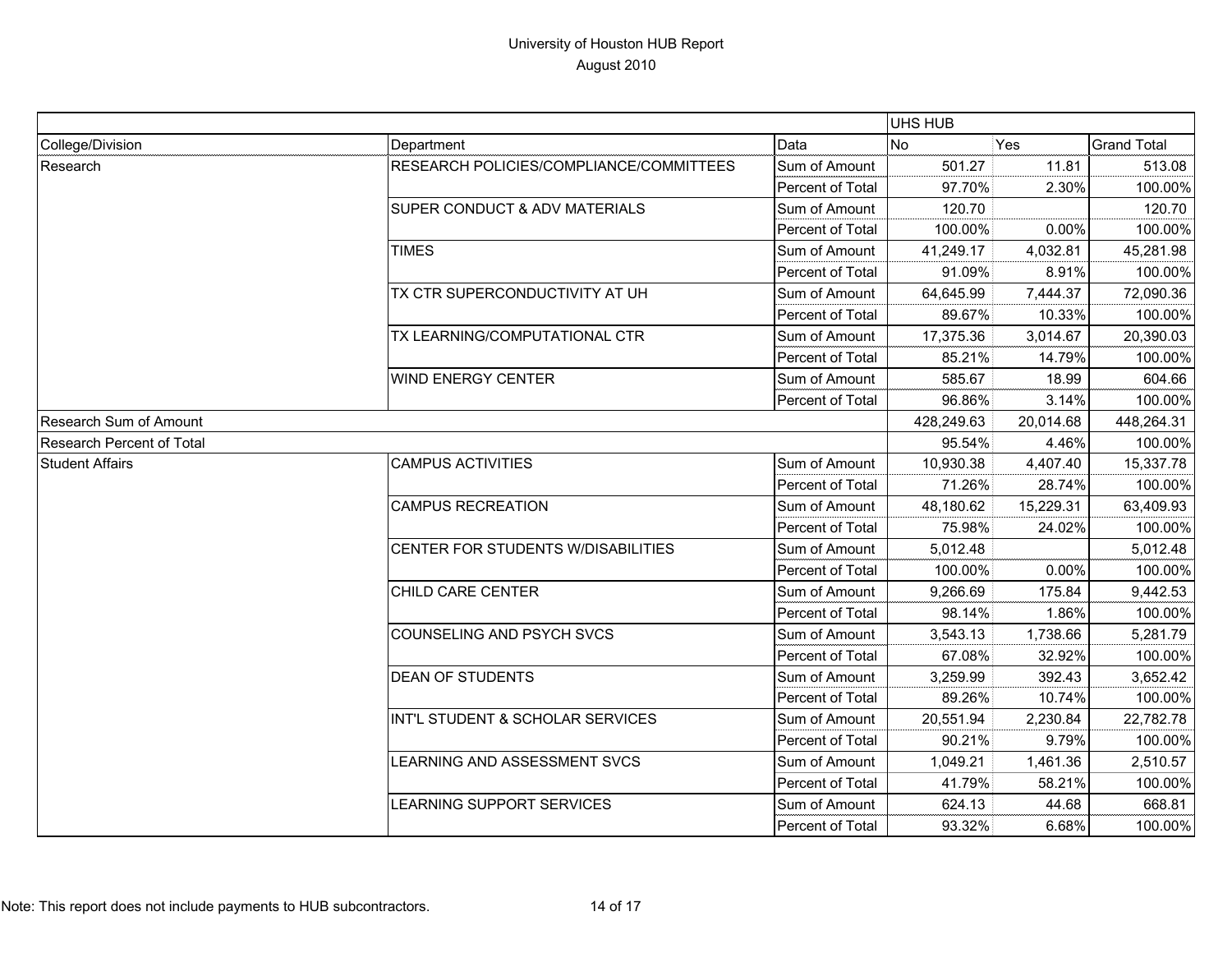|                                         |                                       |                  | UHS HUB                                            |            |                    |
|-----------------------------------------|---------------------------------------|------------------|----------------------------------------------------|------------|--------------------|
| College/Division                        | Department                            | Data             | <b>No</b>                                          | Yes        | <b>Grand Total</b> |
| <b>Student Affairs</b>                  | <b>RELIGION CENTER</b>                | Sum of Amount    | 209.76                                             | 189.12     | 398.88             |
|                                         |                                       | Percent of Total | 52.59%                                             | 47.41%     | 100.00%            |
|                                         | <b>RESIDENTIAL LIFE &amp; HOUSING</b> | Sum of Amount    | 169,852.06                                         | 14,631.85  | 184,483.91         |
|                                         |                                       | Percent of Total | 92.07%                                             | 7.93%      | 100.00%            |
|                                         | <b>STUDENT AFFAIRS</b>                | Sum of Amount    | 6,706.27                                           | 2,882.37   | 9,588.64           |
|                                         |                                       | Percent of Total | 69.94%                                             | 30.06%     | 100.00%            |
|                                         | <b>STUDENT HEALTH CENTER</b>          | Sum of Amount    | 3,351.49                                           | 5,323.40   | 8,674.89           |
|                                         |                                       | Percent of Total | 38.63%                                             | 61.37%     | 100.00%            |
|                                         | <b>STUDENT PUBLICATIONS</b>           | Sum of Amount    | 198.00                                             | 126.95     | 324.95             |
|                                         |                                       | Percent of Total | 60.93%                                             | 39.07%     | 100.00%            |
|                                         | UNIVERSITY CAREER SERVICES            | Sum of Amount    | 99.73                                              | 2,793.15   | 2,892.88           |
|                                         |                                       | Percent of Total |                                                    | 96.55%     | 100.00%            |
|                                         | <b>UNIVERSITY CENTER</b>              | Sum of Amount    | 3.45%<br>70,859.06<br>90.99%<br>2,905.41<br>95.01% | 7,019.02   | 77,878.08          |
|                                         |                                       | Percent of Total |                                                    | 9.01%      | 100.00%            |
|                                         | UNIVERSITY TESTING SERVICES           | Sum of Amount    |                                                    | 152.69     | 3,058.10           |
|                                         |                                       | Percent of Total |                                                    | 4.99%      | 100.00%            |
|                                         | <b>URBAN EXPERIENCE VPSA</b>          | Sum of Amount    | 137.96                                             | 1,954.40   | 2,092.36           |
|                                         |                                       | Percent of Total | 6.59%                                              | 93.41%     | 100.00%            |
|                                         | <b>VETERAN SERVICES</b>               | Sum of Amount    | 378.39                                             |            | 378.39             |
|                                         |                                       | Percent of Total | 100.00%                                            | 0.00%      | 100.00%            |
| Student Affairs Sum of Amount           |                                       | 357,116.70       | 60,753.47                                          | 417,870.17 |                    |
| <b>Student Affairs Percent of Total</b> |                                       |                  | 85.46%                                             | 14.54%     | 100.00%            |
| Technology                              | CENTER FOR FUTURE OF HEALTH           | Sum of Amount    | 16,389.00                                          |            | 16,389.00          |
|                                         |                                       | Percent of Total | 100.00%                                            | 0.00%      | 100.00%            |
|                                         | CENTER FOR LIFE SCIENCES TECH         | Sum of Amount    | 109.46                                             |            | 109.46             |
|                                         |                                       | Percent of Total | 100.00%                                            | 0.00%      | 100.00%            |
|                                         | CENTER FOR TECHNOLOGY LITERACY        | Sum of Amount    | 4,855.96                                           |            | 4,855.96           |
|                                         |                                       | Percent of Total | 100.00%                                            | 0.00%      | 100.00%            |
|                                         | DEAN, TECHNOLOGY                      | Sum of Amount    | 12,765.07                                          | 461.70     | 13,226.77          |
|                                         |                                       | Percent of Total | 96.51%                                             | 3.49%      | 100.00%            |
|                                         | ENGINEERING TECHNOLOGY                | Sum of Amount    | 4,660.61                                           | 246.71     | 4,907.32           |
|                                         |                                       | Percent of Total | 94.97%                                             | 5.03%      | 100.00%            |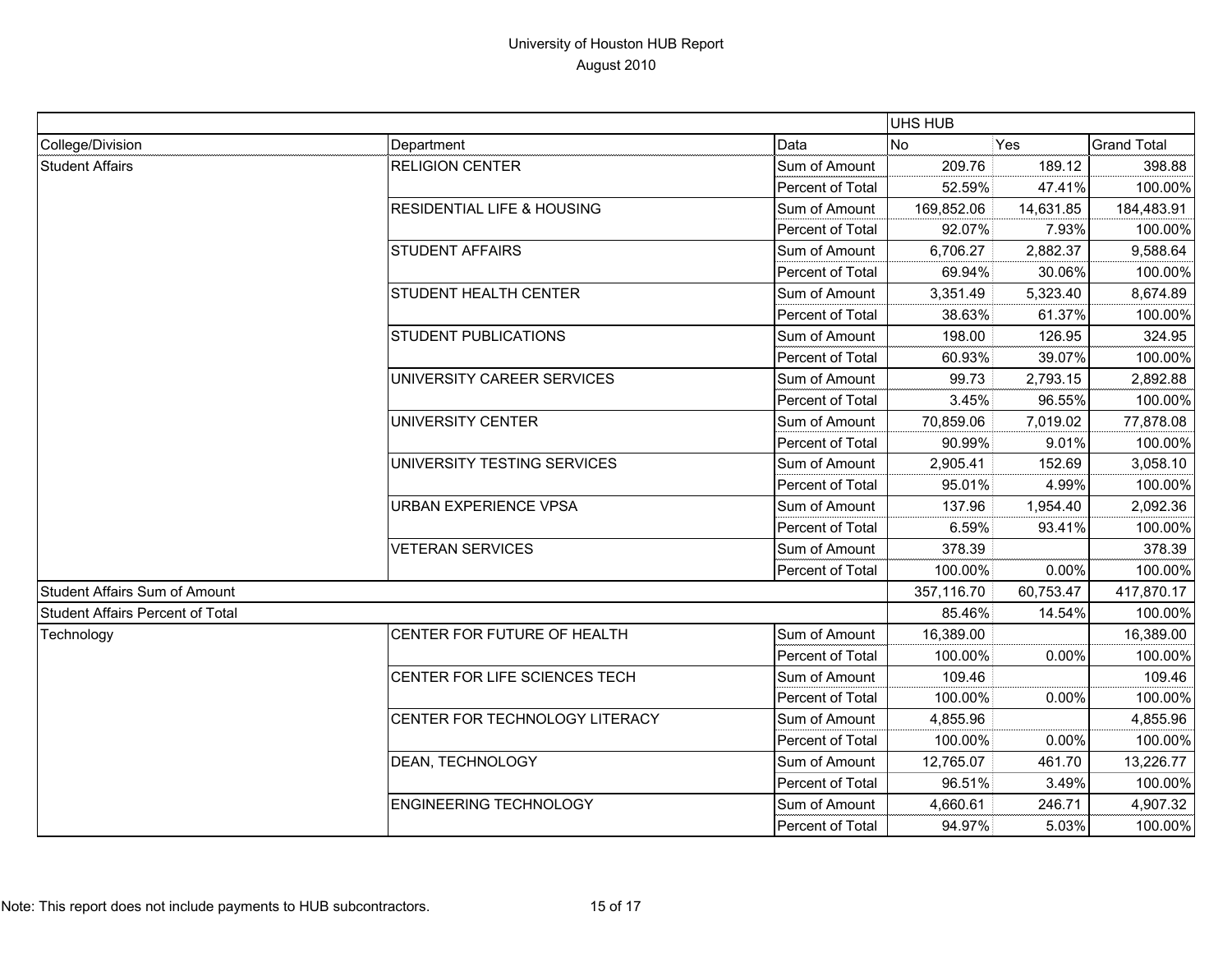|                                    |                                         |                  | <b>UHS HUB</b> |           |                    |
|------------------------------------|-----------------------------------------|------------------|----------------|-----------|--------------------|
| College/Division                   | Department                              | Data             | <b>No</b>      | Yes       | <b>Grand Total</b> |
| Technology                         | HUMAN DEVELOP AND CONSUMER SCI          | Sum of Amount    | 2,780.07       | 6,808.57  | 9,588.64           |
|                                    |                                         | Percent of Total | 28.99%         | 71.01%    | 100.00%            |
|                                    | <b>INFORMATION &amp; LOGISTICS TECH</b> | Sum of Amount    | 2,080.63       | 24,096.98 | 26,177.61          |
|                                    |                                         | Percent of Total | 7.95%          | 92.05%    | 100.00%            |
|                                    | <b>TMAC</b>                             | Sum of Amount    | 3,787.60       | 164.03    | 3,951.63           |
|                                    |                                         | Percent of Total | 95.85%         | 4.15%     | 100.00%            |
| Technology Sum of Amount           |                                         |                  | 47,428.40      | 31,777.99 | 79,206.39          |
| <b>Technology Percent of Total</b> |                                         |                  | 59.88%         | 40.12%    | 100.00%            |
| <b>University Advancement</b>      | ADVANCEMENT INFORMATION SVCS            | Sum of Amount    | 39,590.59      | 36,310.89 | 75,901.48          |
|                                    |                                         | Percent of Total | 52.16%         | 47.84%    | 100.00%            |
|                                    | <b>ANNUAL GIVING</b>                    | Sum of Amount    | 42,458.24      | 1,392.00  | 43,850.24          |
|                                    |                                         | Percent of Total | 96.83%         | 3.17%     | 100.00%            |
|                                    | <b>DEVELOPMENT</b>                      | Sum of Amount    | 2,943.31       | 2,305.91  | 5,249.22           |
|                                    |                                         | Percent of Total | 56.07%         | 43.93%    | 100.00%            |
|                                    | DEVELOPMENT RESEARCH                    | Sum of Amount    | 9,270.01       |           | 9,270.01           |
|                                    |                                         | Percent of Total | 100.00%        | 0.00%     | 100.00%            |
|                                    | <b>DONOR &amp; ALUMNI RECORDS</b>       | Sum of Amount    | 195.02         |           | 195.02             |
|                                    |                                         | Percent of Total | 100.00%        | 0.00%     | 100.00%            |
|                                    | <b>MARKETING</b>                        | Sum of Amount    | 55,861.44      | 56,608.41 | 112,469.85         |
|                                    |                                         | Percent of Total | 49.67%         | 50.33%    | 100.00%            |
|                                    | OFFICE OF SPECIAL EVENTS                | Sum of Amount    | 7,253.29       | 39.77     | 7,293.06           |
|                                    |                                         | Percent of Total | 99.45%         | 0.55%     | 100.00%            |
|                                    | PLANNED GIVING                          | Sum of Amount    | 13,660.76      |           | 13,660.76          |
|                                    |                                         | Percent of Total | 100.00%        | 0.00%     | 100.00%            |
|                                    | UNIVERSITY ADVANCEMENT                  | Sum of Amount    | 17,644.62      | 2,515.75  | 20,160.37          |
|                                    |                                         | Percent of Total | 87.52%         | 12.48%    | 100.00%            |
|                                    | UNIVERSITY ADVANCEMENT SUPPORT          | Sum of Amount    | 3,825.60       |           | 3,825.60           |
|                                    |                                         | Percent of Total | 100.00%        | 0.00%     | 100.00%            |
|                                    | UNIVERSITY COMMUNICATIONS               | Sum of Amount    |                | 309.28    | 309.28             |
|                                    |                                         | Percent of Total | $0.00\%$       | 100.00%   | 100.00%            |
|                                    | UNIVERSITY RELATIONS                    | Sum of Amount    | 100.00         | 21.03     | 121.03             |
|                                    |                                         | Percent of Total | 82.62%         | 17.38%    | 100.00%            |